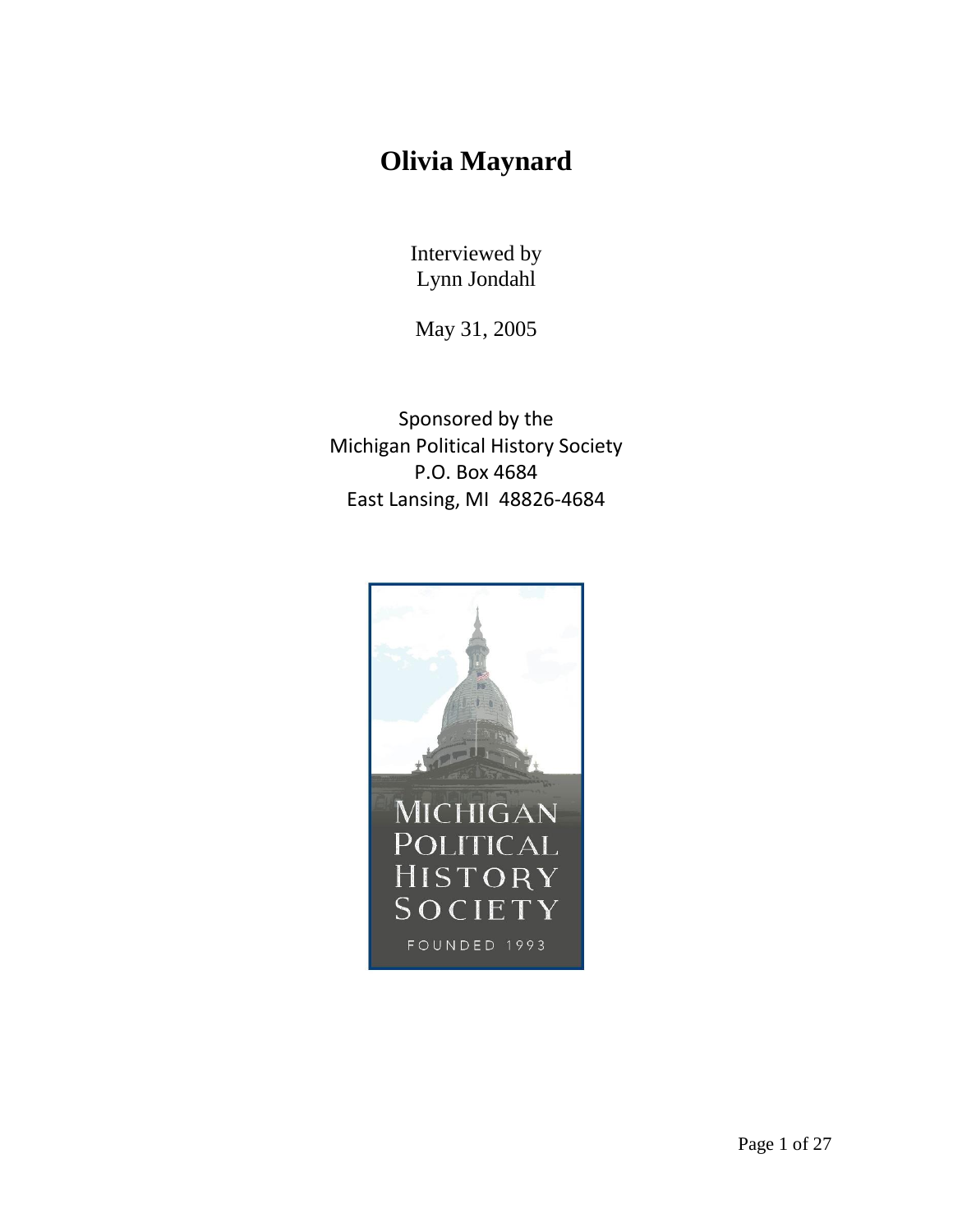| Lynn Jondahl:   | Hello. My name is Lynn Jondahl and I'm here on behalf of the Michigan Political<br>History Society to talk today with Olivia, better known as Libby Maynard. Ms.<br>Maynard has played an active role in Michigan's political history. Well shall we<br>say, Libby, for almost five decades. Does it sound worse if I say that or 50 years<br>and continues, fortunately for us and fortunately for the people of Michigan,<br>continues in that active role. |
|-----------------|---------------------------------------------------------------------------------------------------------------------------------------------------------------------------------------------------------------------------------------------------------------------------------------------------------------------------------------------------------------------------------------------------------------------------------------------------------------|
| Lynn Jondahl:   | Libby, I'm delighted to be here with you and I'm looking forward to learning<br>about your experience.                                                                                                                                                                                                                                                                                                                                                        |
| Olivia Maynard: | Thanks, Lynn, and I can't think of a better person that I'd like to spend this next<br>hour with just talking about political kinds of issues and issues that are<br>important to the state of Michigan.                                                                                                                                                                                                                                                      |
| Lynn Jondahl:   | If we could gather here, to talk today, members of your family and friends who<br>knew you as you were growing up in Ohio, and we were just chatting, would<br>they be surprised that Libby Maynard is today, a key political figure in<br>Michigan's political history?                                                                                                                                                                                      |
| Olivia Maynard: | They probably, when they knew me when I was very little, probably wouldn't be<br>surprised that I was getting into trouble so that wouldn't surprise them at all<br>and I always thought my mother and dad who were very staunch and<br>conservative republicans, were sort of glad I moved to Michigan so they didn't<br>have to deny their daughter. But, it is something, when I look back, I had an<br>interest in from the time I was quite young.       |
| Olivia Maynard: | I can remember after World War II, going with my dad, who was vice mayor of<br>this little village, and they were having a big argument in city council about<br>whether they should put new plumbing in the jail and I thought that was really<br>exciting. Now can you imagine someone thinking that kind of discussion is<br>exciting?                                                                                                                     |
| Lynn Jondahl:   | No.                                                                                                                                                                                                                                                                                                                                                                                                                                                           |
| Olivia Maynard: | I can't either, but it was to me and it was somehow, that give and take and I did<br>get involved in some political campaigns when I was younger. I handed out<br>campaign literature for Potter Stewart, who eventually became a justice of the<br>supreme court. He was running for city council in Cincinnati.                                                                                                                                             |
| Lynn Jondahl:   | Running for city council.                                                                                                                                                                                                                                                                                                                                                                                                                                     |
| Olivia Maynard: | Right. City council in Cincinnati.                                                                                                                                                                                                                                                                                                                                                                                                                            |
| Lynn Jondahl:   | On a partisan ticket?                                                                                                                                                                                                                                                                                                                                                                                                                                         |
| Olivia Maynard: | At that time, I think it was nonpartisan but of course he was a republican and<br>probably would be a democrat today given the difference in the parties. And                                                                                                                                                                                                                                                                                                 |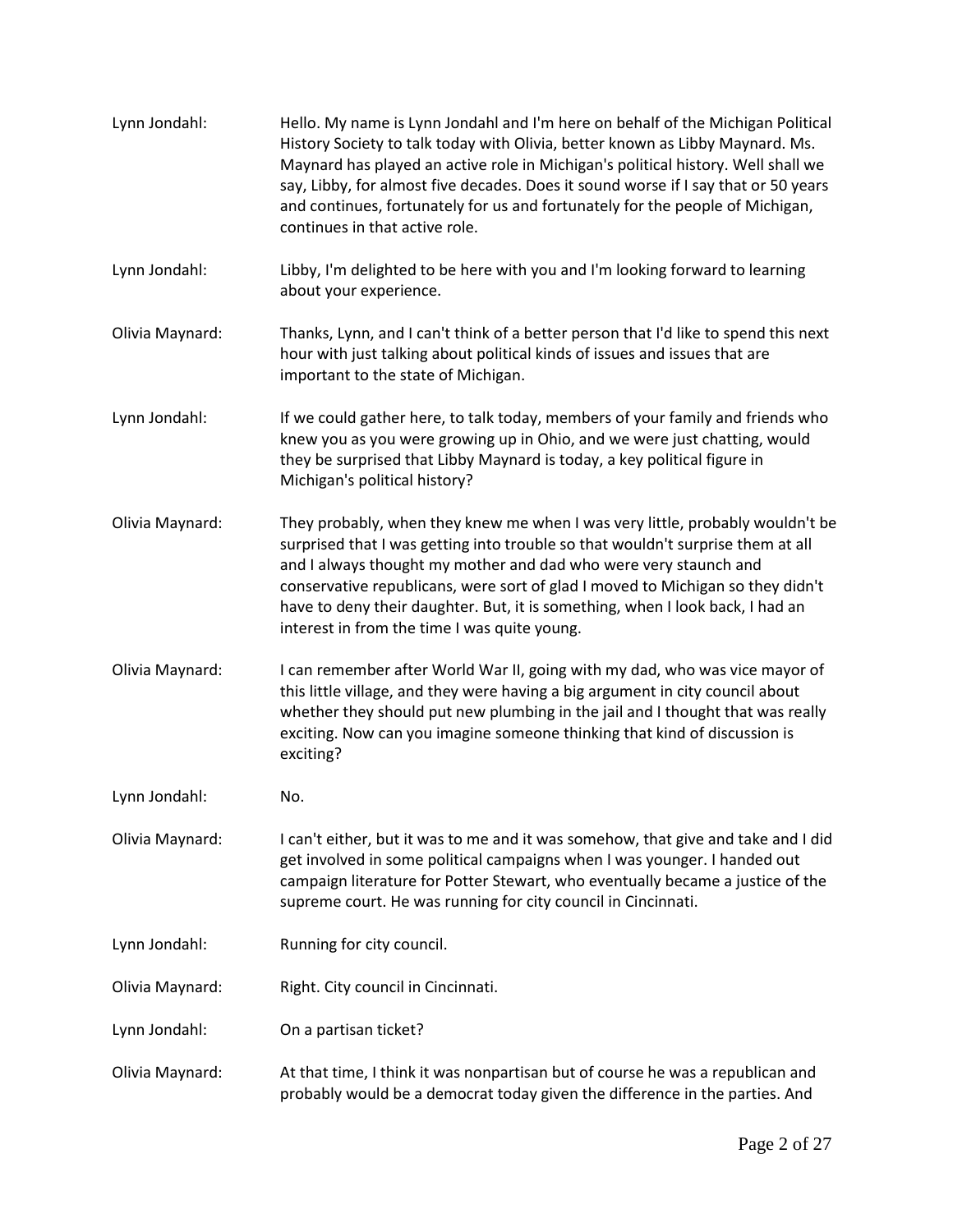|                 | then my mother was afraid to make phone calls so I made phone calls on her<br>behalf and said I was Betty Benedict and I was calling for Eisenhower. So, I was<br>still a republican because I was raised an Episcopalian and Episcopalian<br>Republican, sort of all one word. So that's what I was.                                                                                                                                        |
|-----------------|----------------------------------------------------------------------------------------------------------------------------------------------------------------------------------------------------------------------------------------------------------------------------------------------------------------------------------------------------------------------------------------------------------------------------------------------|
| Olivia Maynard: | I fought with my dad on issues from the time I was 12. We'd get into a big fight.<br>What are the causes of slums in Cincinnati and I knew he was wrong and when I<br>turned 30 and I still knew he was wrong, I felt so good. So that sense of moral<br>justice and that something wasn't going right was there, even though I was<br>raised in an upper middle class family in Cincinnati.                                                 |
| Lynn Jondahl:   | What were the kinds of issues that excited you?                                                                                                                                                                                                                                                                                                                                                                                              |
| Olivia Maynard: | The issues were the way minority people were treated. At that time, there was a<br>great deal of prejudice against Jews in Cincinnati, and that just outraged me.<br>That just really made me angry. The assumptions that because people lived in<br>the slums of Cincinnati, that somehow they were at fault and there was no<br>sense that there was something wrong in the system that helped create that<br>happening.                   |
| Olivia Maynard: | So it was those kinds of human kinds of issues that really bothered me and that I<br>would get upset about. I never thought about that I would end up resolving. I<br>mean, probably, when I was a kid, I would have wanted to go into the ministry,<br>except the Episcopal church didn't allow women to go into the ministry and so I<br>felt the discrimination that because you're female, you can't do what you think<br>you should do. |
| Lynn Jondahl:   | What was your interests, the nature of your interest, in the ministry and in the<br>church?                                                                                                                                                                                                                                                                                                                                                  |
| Olivia Maynard: | Well, except for my father, I think for five, six generations back, there have been<br>ministers in the family and number of bishops and priests, et cetera, and so I did<br>in my first marriage, I did the next best thing. I married a minister 'cause I<br>couldn't be one but that's always a mistake and not fair to the person you                                                                                                    |

[Olivia Maynard:](https://www.rev.com/transcript-editor/Edit?token=7cSVwbn6M3SmRml9uf15BJXByVzeqdyHZyIvMlgWl_5Cl7-PlkBP0kgf9wynrjQMnnRqvyyDx6C3uwen-_4cYpbd-so&loadFrom=DocumentSpeakerNameDeeplink&ts=298.91) The Episcopal church didn't open till, by the time they did, then I no longer had the interest. I had found my way to work on issues and causes in a different way.

marry.

[Lynn Jondahl:](https://www.rev.com/transcript-editor/Edit?token=qCjeO2iqrazRJBadbk45tbXtW4Gd5-OpmnnHPDzvLN9R9Q7kYHbC0GHvnVXhmcaXn3G0Hsrf44s9JNika59C7eS9jUw&loadFrom=DocumentSpeakerNameDeeplink&ts=316.05) Think some about the relationship between the church and the kind of issues you were involved in. Was there, in your mind, a real connection there?

[Olivia Maynard:](https://www.rev.com/transcript-editor/Edit?token=ZxU7F2lCgqoCpmOhdZIo1fmCX-k7rlyJ62wCrVuuEnYpxHL9lMQM3r59ALLsbq8nPLGeL7BQbrAGmrvUvCjpZHsav0s&loadFrom=DocumentSpeakerNameDeeplink&ts=326.03) At that time, i don't think the church that I attended, was really interested in some of the issues that I was interested but I hadn't made that connection yet, that there was a disconnect there and the spiritual side was important to me. I did feel that there was some kind of religion that made sense to me. You don't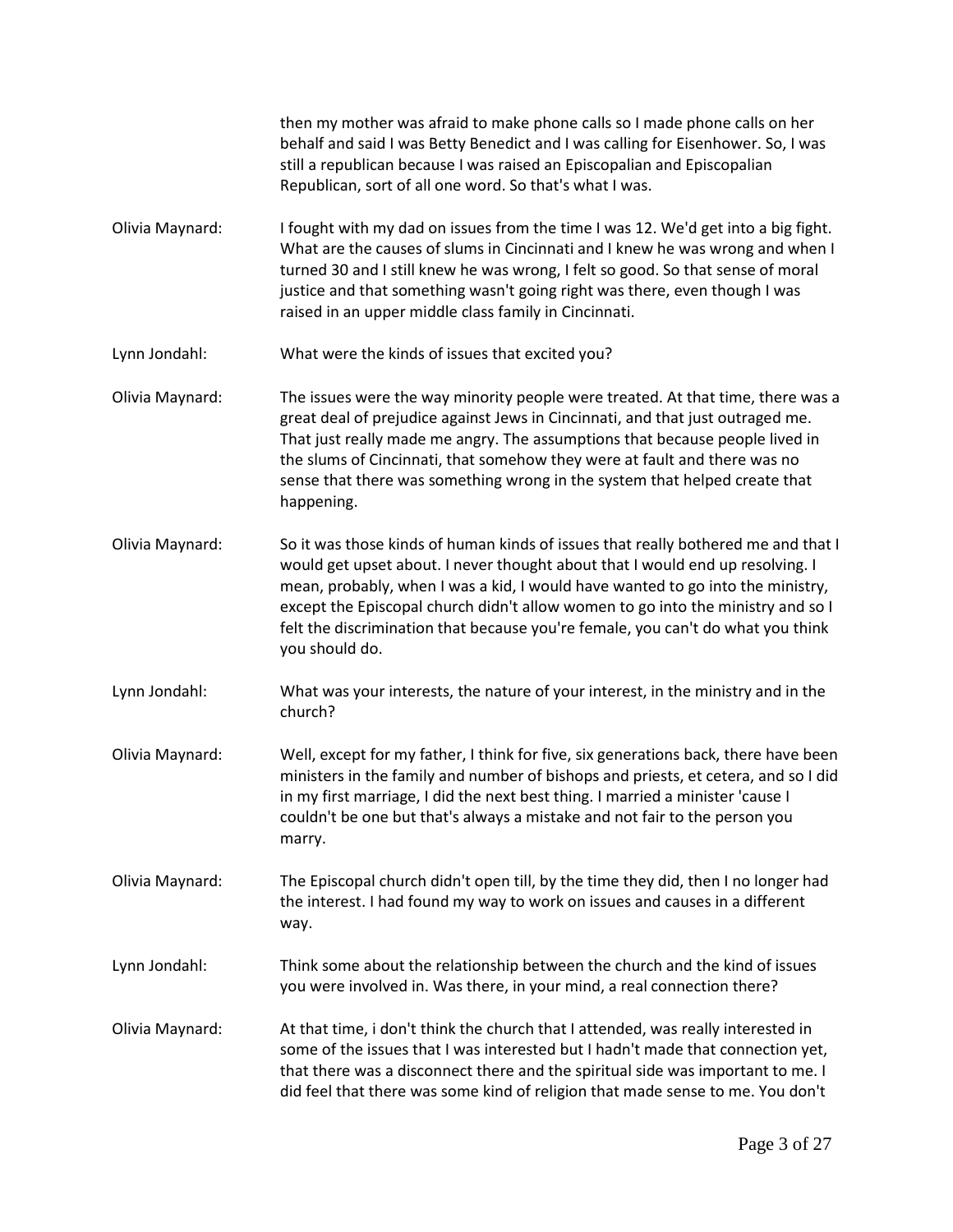|                 | think about it when you're five years old, singing in the choir, you don't think<br>about that. It's just something you feel and it makes you feel like you're a part of<br>something and that's important.                                                                                                                                                                                                                                                                                                                                                                                                        |
|-----------------|--------------------------------------------------------------------------------------------------------------------------------------------------------------------------------------------------------------------------------------------------------------------------------------------------------------------------------------------------------------------------------------------------------------------------------------------------------------------------------------------------------------------------------------------------------------------------------------------------------------------|
| Lynn Jondahl:   | Is it fair to ask you, do you remember one of the early things that stimulated this<br>daughter of a comfortable background becoming outraged by the injustice. Did<br>this happen at 15 in a school experience? How did that?                                                                                                                                                                                                                                                                                                                                                                                     |
| Olivia Maynard: | I have thought about that. I think what it is, my parents and my grandmother<br>and people had people who worked for them and those often were people of<br>color or people who were not of the same economic status as we were and<br>that's where I spent my time and that's where I got a lot of love and care and<br>people listened to me. So I think it was more the positive that someone brought<br>to me caring and family. Not that my parents weren't good mothers and fathers,<br>they just didn't give the same kind of love that I felt when I was in the kitchen<br>helping Jewel cook or whatever. |
| Olivia Maynard: | And I saw one of my earliest social protests when my parents were having a<br>party and there were a lot of African Americans there working in the kitchen<br>and one of the women spit in one of the drinks that she went in and served into<br>the guests. And I thought, well that's one way that you deal with it. You don't<br>have the right yet to really go beyond, but it's really one way to deal with an<br>injustice. So that was one of the earlier protests that I saw.                                                                                                                              |
| Lynn Jondahl:   | So you saw that in a positive light?                                                                                                                                                                                                                                                                                                                                                                                                                                                                                                                                                                               |
| Olivia Maynard: | I saw it in a positive light. I certainly didn't run and tell my mother. I actually, I<br>remember thinking, well that's sort of neat and funny. So, maybe that's a little<br>perverse, but that's what I thought.                                                                                                                                                                                                                                                                                                                                                                                                 |
| Lynn Jondahl:   | How did you carry your concerns to your family? Was politics the actions in the<br>community, the activity in the community, were these part of mealtime<br>discussions or did you go know on your father's door and say, "I've got<br>something I need to talk about?"                                                                                                                                                                                                                                                                                                                                            |
| Olivia Maynard: | Dinner time. And there were many dinner times when I left the dinner table in<br>tears before dinner was over because I had lost one more fight with my dad and<br>that's okay. I came back the next night. And it didn't happen every night. It<br>would just be if he'd say something that just was so blatantly didn't make sense<br>and was prejudice. So that's when I'd jump in.                                                                                                                                                                                                                             |
| Olivia Maynard: | I'm the middle child and middle children often do these kind of things.                                                                                                                                                                                                                                                                                                                                                                                                                                                                                                                                            |
| Lynn Jondahl:   | Oh I identify with that.                                                                                                                                                                                                                                                                                                                                                                                                                                                                                                                                                                                           |
| Olivia Maynard: | You identify with that. You too, right?                                                                                                                                                                                                                                                                                                                                                                                                                                                                                                                                                                            |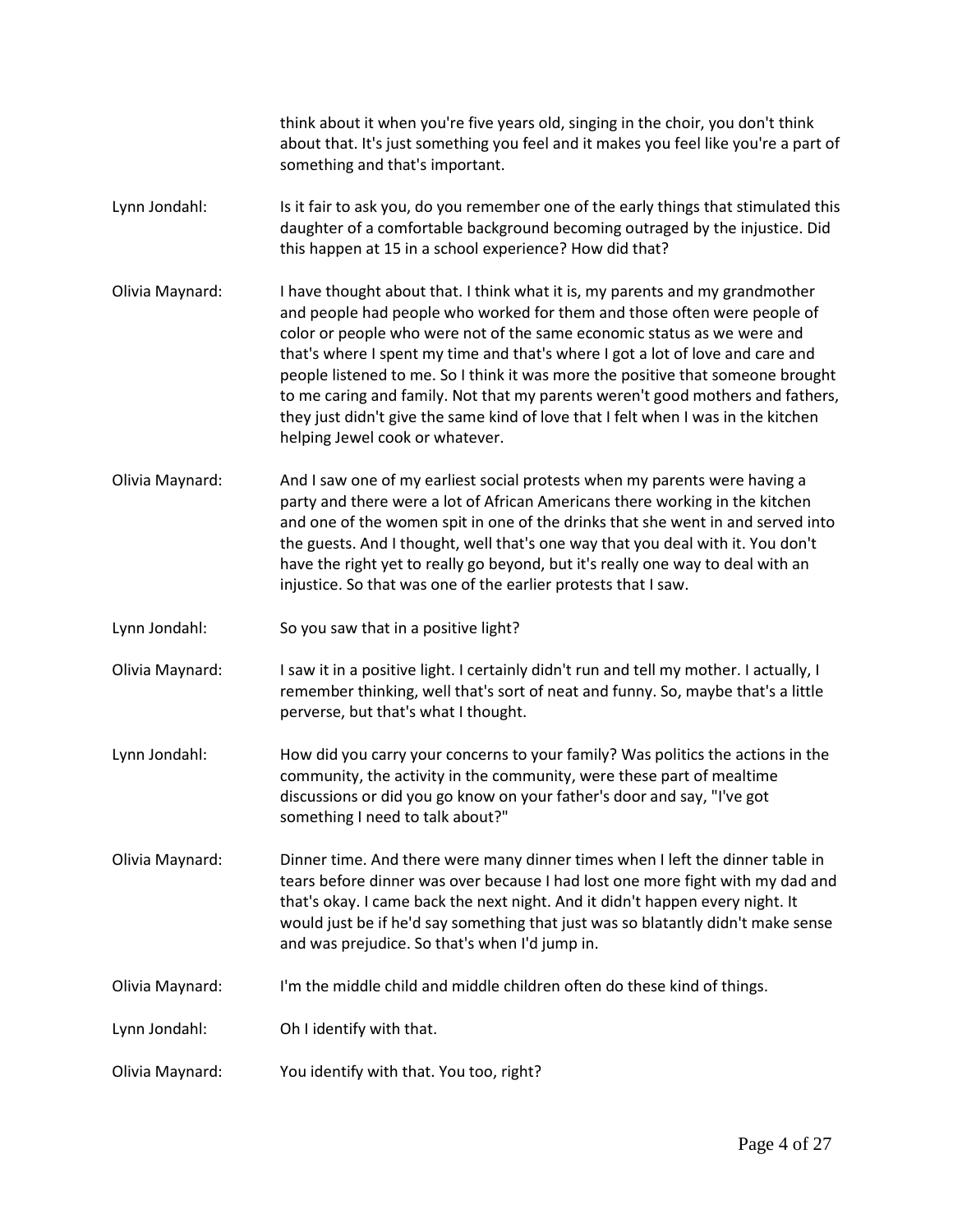[Lynn Jondahl:](https://www.rev.com/transcript-editor/Edit?token=OIYQpWVa0S0bu-CKR4U_8lvlT5Ku99SXLcKC8rL1SO9Ku-f257EI6voH4pPEYRrcjLAMANesZydGjYEAB5g-soYx4OE&loadFrom=DocumentSpeakerNameDeeplink&ts=539.68) How did this get carried out in school as you went to school? Were you political active in elementary school? By that I mean were you conscious of talking about issues in your community with your school colleagues? [Olivia Maynard:](https://www.rev.com/transcript-editor/Edit?token=SmzdyZ5kxx9otxVkhnhoKFfHAJl9fh8TvCbJ9QTrPse8b2gGylStZbJ4oUR7PujK9aQ8qL_yakIxeP5SIuo5wA7sVNA&loadFrom=DocumentSpeakerNameDeeplink&ts=559.59) Not so much. I'm not conscious of that. I had some wonderful teachers that really got us talking in class about political issues and got us thinking and I remember that the headmaster of the grade school I went to was very much into making sure his students knew about what was going on. So I was aware of that. I can't remember of a particular instance. Then when I went on to high school, I had a wonderful teacher who was into making us think about issues and thinking about how ancient history ties into current history. [Olivia Maynard:](https://www.rev.com/transcript-editor/Edit?token=wgQR8YugY9ursiCDR-yLcixcbsM6f96zxemyUYkeii1pD4NFUe5O90BjXLaO1UHgDx3IOXkyTwI1HrbeQMeNxW2x8MU&loadFrom=DocumentSpeakerNameDeeplink&ts=600.19) On exam that she gave us, which consisted of a single line, which, "the existence of a nation is a daily plebiscite," and that was it. That was the exam and you had to write for two hours. I thought, that just stimulated me and excited me. [Lynn Jondahl:](https://www.rev.com/transcript-editor/Edit?token=jYpqfZ8VXydAlf_8gS09u1cFrJYpZ_Yhdz31ulrMxee903mClh2QNpf_m8G28AndVPAJU1hbQqjV82qDUwNK29bGjc4&loadFrom=DocumentSpeakerNameDeeplink&ts=616.52) You still have that essay? [Olivia Maynard:](https://www.rev.com/transcript-editor/Edit?token=Awsudhr8ymG4WcB0Vqt-tNGXMXw-Yks9DvQZJzxAq-1_htmaAbxepC68X2jUPpcktd20nyHbW3De95F9f8WJ_AKv48E&loadFrom=DocumentSpeakerNameDeeplink&ts=617.81) Probably. I am a saver. I'll have to go looking for it later. [Lynn Jondahl:](https://www.rev.com/transcript-editor/Edit?token=AacOx-v3tppGamZgGhEnytPbHq4_b4Hv5BxIGe0_DEQa4MFj0csZxGo91Ci6nTnTFeAJEku8rehOcaZ3LwGSBk9Xlio&loadFrom=DocumentSpeakerNameDeeplink&ts=624.42) When did you decide, well obviously it was after Eisenhower, when did you decide you're were going to change your party label? [Olivia Maynard:](https://www.rev.com/transcript-editor/Edit?token=gtQnWLaM-qT6bSdhiDVG0oZOiJ09LD-3qzC742_FEzICs5fNc2W9NH8i0r_om4mqgagtLbYPxs1w6vAGgL_0z2dBCj8&loadFrom=DocumentSpeakerNameDeeplink&ts=632.01) About the time I went off to college. It was a radical professor. You know how they say how universities are. But I wanted to go to Bard College, which was a wonderful experimental college of Columbia University up on the Hudson, and my parents had said no way. You can't go to that radical school. They didn't know what would happen. [Olivia Maynard:](https://www.rev.com/transcript-editor/Edit?token=MqP3wbKJba5cEi9p7hzqxL0zztvmbNnv9agYwPVCQqYh8JTonArz8cTl_o3bf0SpQA4Wz7GXicC03PsOOxh1FDDnGoQ&loadFrom=DocumentSpeakerNameDeeplink&ts=654.01) So I said okay. Then so the head mistress said, "Well, maybe you should go to Barnard, dear." And I said, "No, I'm not going to Barnard. I'm going to Sweet Briar." Which was, to me, the total rebellion. If you want let me go to some intellectual college in the east, then I'm going to go to a southern college. [Olivia Maynard:](https://www.rev.com/transcript-editor/Edit?token=0piEKIhcmtqzEBKoAZNpZubKDPbvWvHZZmfFroyMiParJ0Y5peY0ZdZbT7gKe0iDF89JjXOA-Fsv59U5ePjN4qtKxy4&loadFrom=DocumentSpeakerNameDeeplink&ts=674.1) So I went to a woman's college for three years and turned out it was great. The classes were wonderful. They were small. You got to know your professors. I began rebelling after a while because I'd always gone to a girls' school. I began rebelling. It was the best thing, though, for me. Girls education, single sex, was excellent, 'cause then I could be as my competitive best and didn't have to worry about the boys and when you go to a co-ed school and you really like boys, then sometimes you don't compete as much as you should when you're that age. So that was very good. [Olivia Maynard:](https://www.rev.com/transcript-editor/Edit?token=h6EFDwMhKmkgXT95yClK19hxeIOKVKvq0LHKpR4I_v6_y1Bi3x5EwdEzQjmdSiNfiowUyyQYuWjw9IaCp80yjVQnpL4&loadFrom=DocumentSpeakerNameDeeplink&ts=709.58) Then I was still conflicted. Was I gonna grow up and get a college degree, get married, raise my husbands kids, or was I gonna be my own person and I really didn't resolve that until after I moved to Michigan.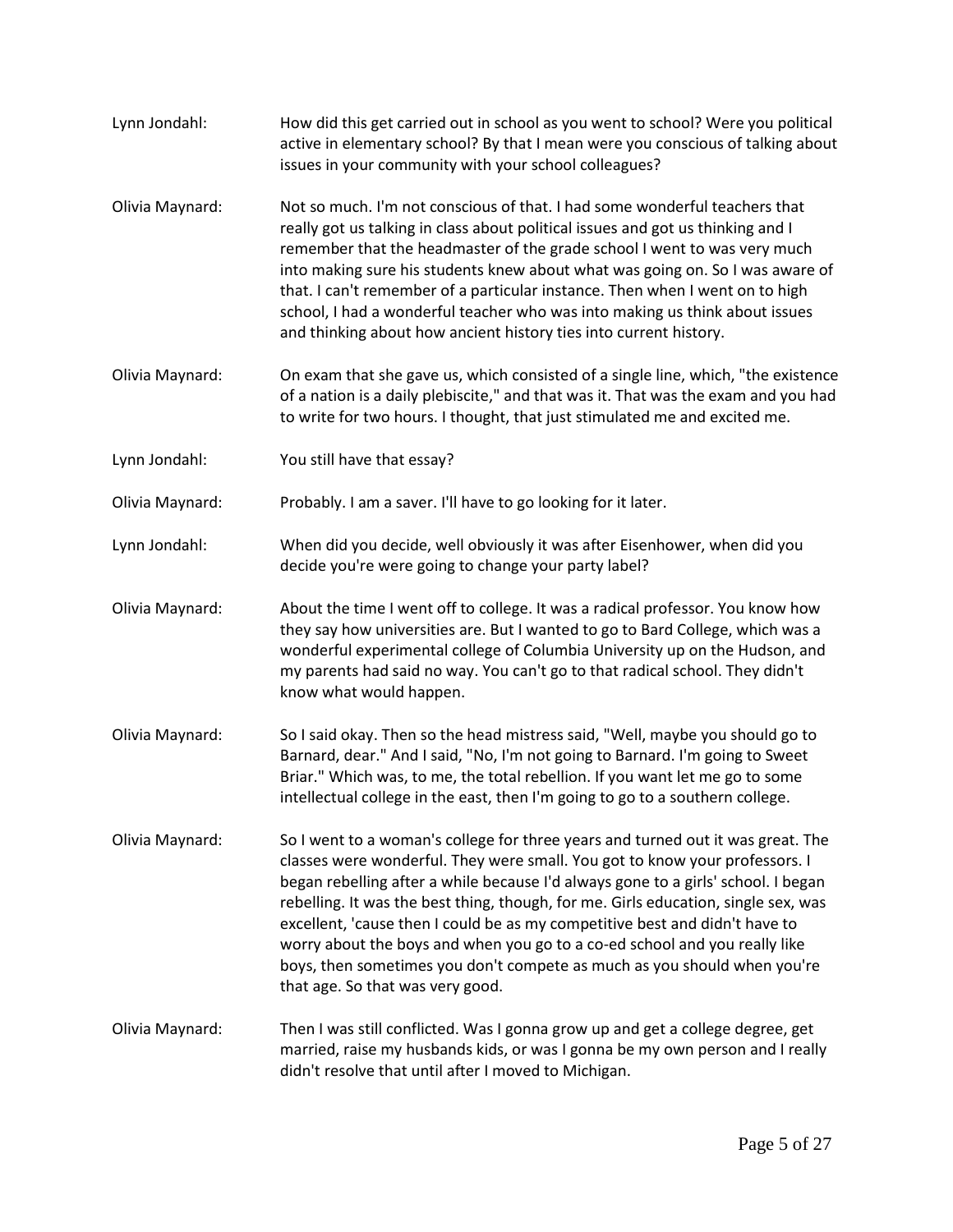| Lynn Jondahl:   | You were self consciously rehearsing those questions?                                                                                                                                                                                                                                                                                                                                                                                                                                                                                                                                                                 |
|-----------------|-----------------------------------------------------------------------------------------------------------------------------------------------------------------------------------------------------------------------------------------------------------------------------------------------------------------------------------------------------------------------------------------------------------------------------------------------------------------------------------------------------------------------------------------------------------------------------------------------------------------------|
| Olivia Maynard: | Yes. Absolutely. But I really never really had the courage then to say, "Okay. I'm<br>not gonna get married. I'm gonna go on to graduate school and I'm gonna do my<br>thing." And I really didn't have the courage to do that. So I got married and after<br>my third year at Sweet Briar and transferred to George Washington University<br>and got my degree from George Washington because my husband was finishing<br>up his last year of Episcopal Theological Seminary in Virginia. So that's what I<br>did, but I was aware that there was this conflict, this turmoil going on.                              |
| Olivia Maynard: | So when Betty Friedan wrote her book, it was like, "Yes, I know exactly what<br>you're saying and that's what I'm struggling with."                                                                                                                                                                                                                                                                                                                                                                                                                                                                                   |
| Lynn Jondahl:   | What was the impact of moving east? Did you find yourself in more political<br>activity or in community activity?                                                                                                                                                                                                                                                                                                                                                                                                                                                                                                     |
| Olivia Maynard: | I didn't really get involved then because I was finishing college and Olof was<br>finishing school and when we moved to Flint, and then soon after we moved to<br>Flint, that's when we both got involved.                                                                                                                                                                                                                                                                                                                                                                                                            |
| Lynn Jondahl:   | When was that?                                                                                                                                                                                                                                                                                                                                                                                                                                                                                                                                                                                                        |
| Olivia Maynard: | That was in 1958. So by the 60's, we were into civil rights kinds of things and<br>into political campaigns.                                                                                                                                                                                                                                                                                                                                                                                                                                                                                                          |
| Lynn Jondahl:   | Now, did your husband share those values?                                                                                                                                                                                                                                                                                                                                                                                                                                                                                                                                                                             |
| Olivia Maynard: | Those were things we truly shared. The sense, the need for social justice. The<br>things that were wrong. The need to organize and do something about it and we<br>definitely, that was one thing we definitely shared.                                                                                                                                                                                                                                                                                                                                                                                               |
| Lynn Jondahl:   | Did you get your undergraduate degree in social work?                                                                                                                                                                                                                                                                                                                                                                                                                                                                                                                                                                 |
| Olivia Maynard: | No, I got my undergraduate degree in political science. So that interest has<br>always been there and then the social work, I went back to social work school<br>after all three kids were born.                                                                                                                                                                                                                                                                                                                                                                                                                      |
| Lynn Jondahl:   | Why social work then?                                                                                                                                                                                                                                                                                                                                                                                                                                                                                                                                                                                                 |
| Olivia Maynard: | Well, I knew I didn't want to teach because I had taught, as a college student, I<br>had taught on the Navajo Reservation and they put me in charge of a class of<br>Navajo who spoke no English and I didn't speak any Navajo, and it was a<br>disaster. So I decided I wasn't set up to be teacher, but again, I wasn't and I<br>knew I wanted to do something that made a difference. Although I worried<br>because I was back in the time of the great society. I thought, "My God, I'll<br>graduate and there won't be any jobs because we will have solved everything.<br>God, I wish I were still back there." |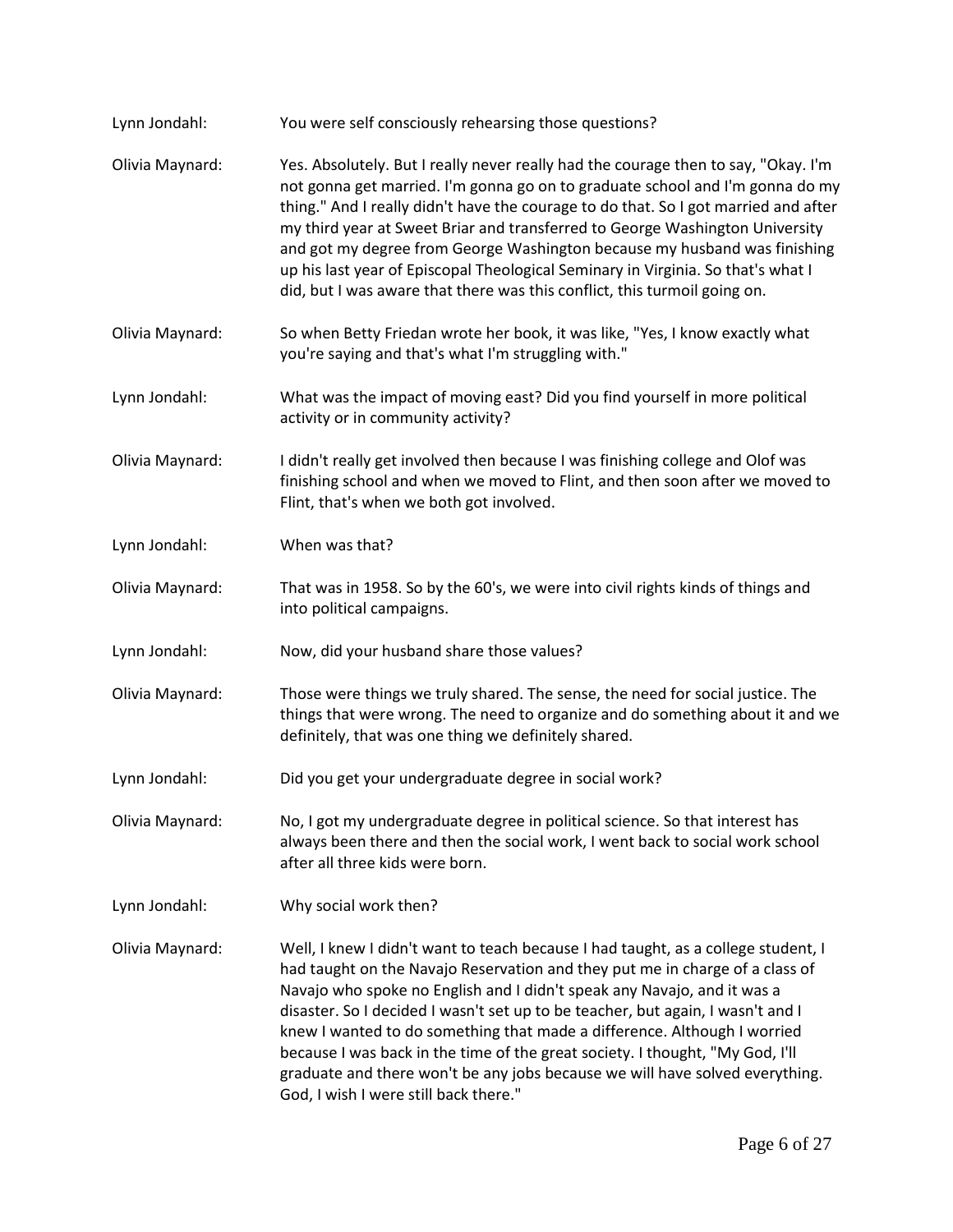| Olivia Maynard: | When I think back on it now, probably if I really had the courage, I would have<br>not gotten married, gone to grad school and maybe gone to law school, just<br>because that gives you a lot of tools. Not because I love lawyers, necessarily,<br>and they're always wonderful, but the one I'm married to now is, but they're not<br>by nature. It just gives you wonderful tools, or have gotten a combination of<br>social work, law degree, would have been. I also recommended that to a lot of<br>young women. That's great combination to have, 'cause it gives you both sides<br>of the tool to make interventions and to make a difference.                                                                                                                                                     |
|-----------------|------------------------------------------------------------------------------------------------------------------------------------------------------------------------------------------------------------------------------------------------------------------------------------------------------------------------------------------------------------------------------------------------------------------------------------------------------------------------------------------------------------------------------------------------------------------------------------------------------------------------------------------------------------------------------------------------------------------------------------------------------------------------------------------------------------|
| Olivia Maynard: | But I decided I wanted to go into social work because that would give me the<br>opportunity to do some of the things that I had been wanting to do. I went back<br>to school about the same time that I got involved in the state democratic party,<br>so it all sort of happened at the same time.                                                                                                                                                                                                                                                                                                                                                                                                                                                                                                        |
| Lynn Jondahl:   | Give me a year.                                                                                                                                                                                                                                                                                                                                                                                                                                                                                                                                                                                                                                                                                                                                                                                            |
| Olivia Maynard: | Well, let's see. I ran for recording secretary in the state democratic party in<br>1967. And in '68 I went back to social work school and then the University of<br>Michigan was willing to let me go part time and then full time, part time. So that<br>enabled me to work for the state party and also go to school and take care of<br>my kids.                                                                                                                                                                                                                                                                                                                                                                                                                                                        |
| Olivia Maynard: | It was also about that time that my marriage was dissolving so I had to juggle all<br>of that.                                                                                                                                                                                                                                                                                                                                                                                                                                                                                                                                                                                                                                                                                                             |
| Lynn Jondahl:   | What did you think you would do with that social work degree?                                                                                                                                                                                                                                                                                                                                                                                                                                                                                                                                                                                                                                                                                                                                              |
| Olivia Maynard: | I wasn't really sure. I knew I wanted to get into something that made a social<br>impact and I specialized in administration and policy, because I didn't think I<br>could go into the inner city having small kids. So I didn't want to do the<br>community organizing but you get a lot of community organizing. So I knew I<br>wanted to do something out of the, not in group work, not in case work. I<br>wanted to do something that would go out. I like what Saul Alinsky did. So I<br>wanted to figure out, I didn't know how it would take shape. I didn't probably,<br>at that moment, realize it would mean that I would spend a lot of my life in<br>political activities, but that's a wonderful way to try to make a difference in<br>terms of the system and how do you change the system. |
| Olivia Maynard: | That's why you end up getting into politics.                                                                                                                                                                                                                                                                                                                                                                                                                                                                                                                                                                                                                                                                                                                                                               |
| Lynn Jondahl:   | So your focus was really policy?                                                                                                                                                                                                                                                                                                                                                                                                                                                                                                                                                                                                                                                                                                                                                                           |
| Olivia Maynard: | Absolutely.                                                                                                                                                                                                                                                                                                                                                                                                                                                                                                                                                                                                                                                                                                                                                                                                |
| Lynn Jondahl:   | Focus not so much a clinical?                                                                                                                                                                                                                                                                                                                                                                                                                                                                                                                                                                                                                                                                                                                                                                              |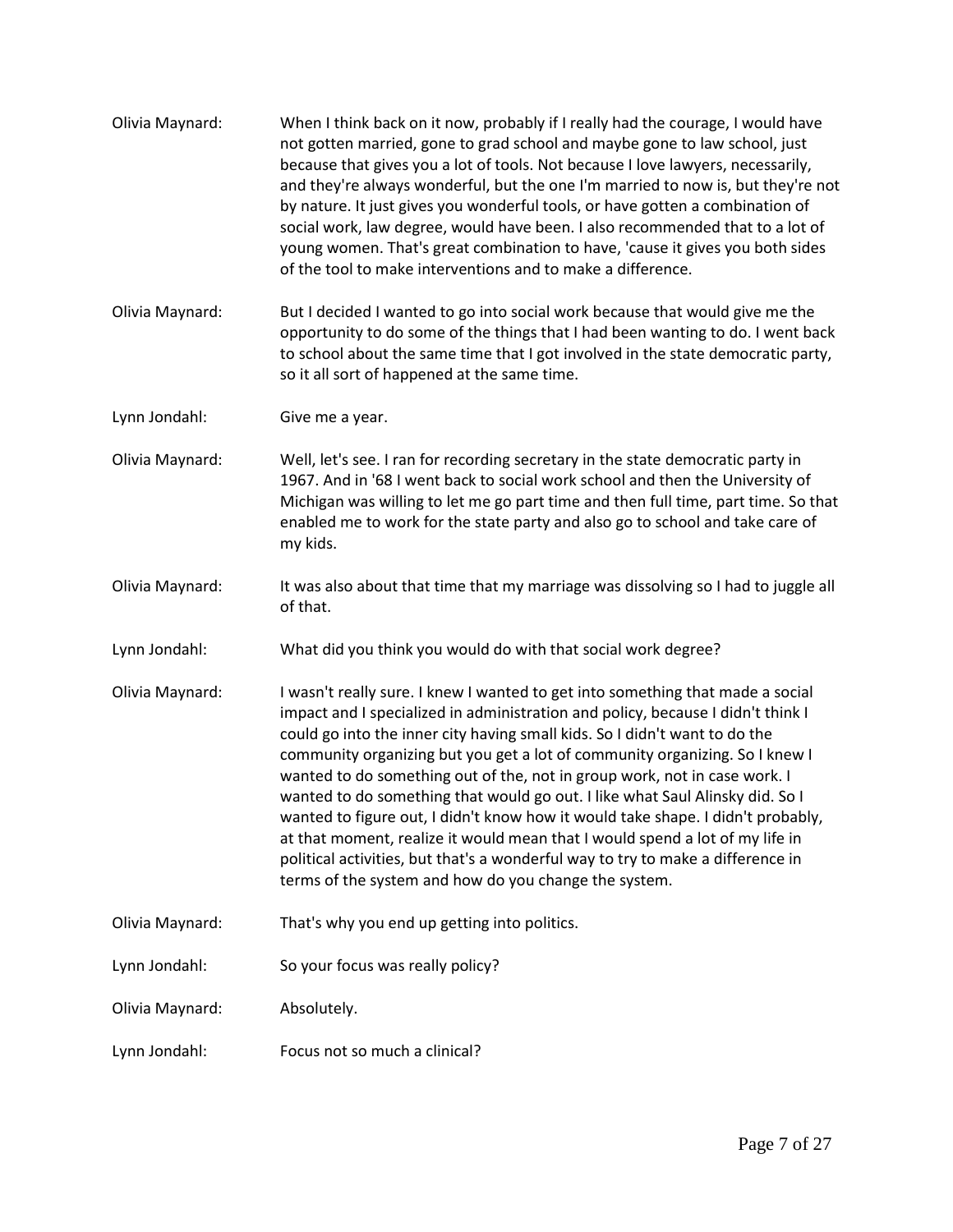| Olivia Maynard: | My focus was on policy and how do you change the policy and how do you, as<br>an administrator, make a difference that could help change the policy? Exactly.                                                                                                                                                                                                                                                |
|-----------------|--------------------------------------------------------------------------------------------------------------------------------------------------------------------------------------------------------------------------------------------------------------------------------------------------------------------------------------------------------------------------------------------------------------|
| Lynn Jondahl:   | Let's back up a bit. You came to Michigan in the late '50's, '58 or so. Your<br>community involvement then focused around civil rights activity?                                                                                                                                                                                                                                                             |
| Olivia Maynard: | Absolutely.                                                                                                                                                                                                                                                                                                                                                                                                  |
| Lynn Jondahl:   | Because of your role in the church or was that?                                                                                                                                                                                                                                                                                                                                                              |
| Olivia Maynard: | There was a group, there were a group of us, Lynn. There were mostly Catholic<br>lay people and clergy, Protestant clergy and their spouses. Most of the spouses<br>were female and we got very involved in fair housing. We were involved in the<br>first fair housing legislation, I guess in the country and passed a fair housing<br>ordinance in Flint.                                                 |
| Olivia Maynard: | We were also involved in integrating housing. There was a group called Home<br>Incorporated where a white couple would buy a house for a mixed race couple<br>or for an African American couple, and then sell it to them and that was a way<br>to integrate neighborhoods. We also did a lot of picket lines. My kids used to<br>think that Sundays was time to go picketing not picnicking, but picketing. |
| Olivia Maynard: | So, they'd be out there with their picket signs. There were those kind of things. I<br>did not get south. I was either pregnant or had little kids and I really, I thought<br>about that. I did not feel that I wanted to do that. But we did it in Michigan.                                                                                                                                                |
| Lynn Jondahl:   | That experience carried on for a period of time. Were you then also involved in<br>partisan politics?                                                                                                                                                                                                                                                                                                        |
| Olivia Maynard: | There was an overlap there and certainly once I got involved in the state<br>democratic party. Most of the friends, the close friends, that Olof and I have<br>today, were all people one time or another, had been in that civil rights<br>movement and a lot of them moved on to be judges or legislators or whatever,<br>but we carried that passion into the party.                                      |
| Olivia Maynard: | We certainly carried it into the anti-war movement and carried that into the<br>party. They were all sort of intermixed.                                                                                                                                                                                                                                                                                     |
| Olivia Maynard: | I was also at that time, a party officer and so there was that. That's a more<br>conservative role so that was always a bit of a conflict.                                                                                                                                                                                                                                                                   |
| Lynn Jondahl:   | Did you have to run in a challenge race for a party?                                                                                                                                                                                                                                                                                                                                                         |
| Olivia Maynard: | I never did. I ran Zolton Ferency, who has you remember ran for governor in<br>1966, asked me if I would run.                                                                                                                                                                                                                                                                                                |
| Lynn Jondahl:   | And specifically for?                                                                                                                                                                                                                                                                                                                                                                                        |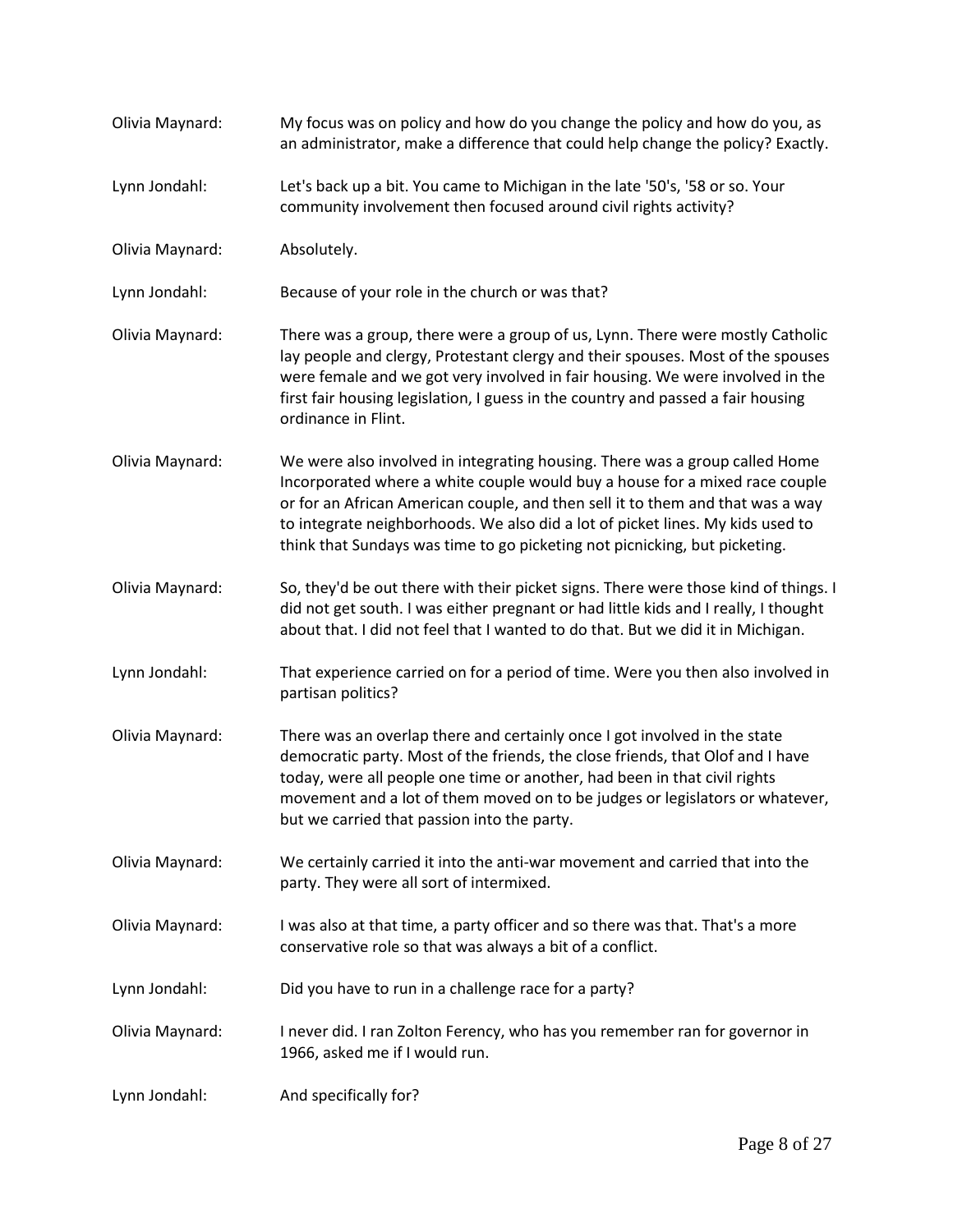- [Olivia Maynard:](https://www.rev.com/transcript-editor/Edit?token=op8m0p7pl5XCTJtHJyrphuqNMLRjAI9aXk3jGcTMi2jG_fK43tmPpIaZEf6zjy3VwH9xU4S04P0anUt1tLBzgxgMAHE&loadFrom=DocumentSpeakerNameDeeplink&ts=1253.39) For recording secretary and would I run against Kay Nye. I think Kay's husband was a professor at MSU. I said, sure. I didn't know Kay Nye, but I thought that would be fun. I didn't even think about it. I said sure.
- [Olivia Maynard:](https://www.rev.com/transcript-editor/Edit?token=Ca7G8RS_KLA7fLv7YPy6MXOvyaRij7QYLgXOhA0m89rRWKuTL9oiY_HDfCPCqMNK35MAUw4YPk9Xp9t2FoPTrFA4S4M&loadFrom=DocumentSpeakerNameDeeplink&ts=1267.31) Of course she pulled out of the race so no one ran against me and the entire time I ran for recording secretary, for vice chair, and for chair of the democratic party, I never had anyone run against me.
- [Lynn Jondahl:](https://www.rev.com/transcript-editor/Edit?token=TxJJEdjzvZJ3OrkY1K8wzapAPeP_HeYVEg_OMZnBwT7yiB2anMPYieQZzNf4kRFfMacrIZFg_--KnDhZHGTMjbqinhE&loadFrom=DocumentSpeakerNameDeeplink&ts=1279.64) Oh. Eat your heart out.
- [Olivia Maynard:](https://www.rev.com/transcript-editor/Edit?token=_zYdIyptkktXOyPStB8dvm9k5gBYiRvWk8rBUWgu1VP489a7B-DPJZ2TkZ6I0dSAoujIqm2diqSXYHRg1N9WpCZX6vc&loadFrom=DocumentSpeakerNameDeeplink&ts=1280.48) It's an easy way to run. Right?
- [Olivia Maynard:](https://www.rev.com/transcript-editor/Edit?token=LVOBqemuTTENZP-S9SyOxuGcynJkrwqbmUpubYtbBZJdmSuzUalXBvMgicY07lWBjCnJQIgO0GD1YxTq8WnaRQf0S2A&loadFrom=DocumentSpeakerNameDeeplink&ts=1284.87) So it was relatively easy. But you work hard. You have to honor all the counties and districts and you do a lot of work with them and you keep in touch and you always work with them because they're really the backbone of the party and so you always honor them and work with them and it makes a difference.
- [Lynn Jondahl:](https://www.rev.com/transcript-editor/Edit?token=ttIEQzHgmLpnYEt-HFBHYjDiX6e7fnb8_6yfmnAznJ08DiIXifHzh860_nyp2SIw4hdWv8nkmct7H91MfryGmIfLVi4&loadFrom=DocumentSpeakerNameDeeplink&ts=1304.95) You mentioned, and I'd be interested in hearing you reflect some more, because there had to be a tension all the way through your partisan involvement, tension between commitment to issues and commitment to the structure of the party and the operation of the party where I'm assuming you're trying there to be as broad based and inclusive as possible and sometimes the issues are divisive.
- [Olivia Maynard:](https://www.rev.com/transcript-editor/Edit?token=RQdl1fLzrlAxLEKaDwueVXjyuM6koQjq4niqRWLdkoElg2TTWabXHkjdNmrpnEUWSgL3RGijJ2K0lx9b1a8bstsvNC8&loadFrom=DocumentSpeakerNameDeeplink&ts=1332.59) Exactly. I can remember one in particular where I thought I was probably dead. Literally. Do you remember, it was a state central meeting at MSU and we were voting on the issue of open primary and it won the state central committee voted for an open primary by one vote.
- [Lynn Jondahl:](https://www.rev.com/transcript-editor/Edit?token=yOowlqymo0PY3IZmO_7I8UZqjvVKZPBKo9X4wRLxGc-iWyg2QGOmyCyJEhjw5vZY39jpCYS6Eu9kvBKpF7IFFIE6KOM&loadFrom=DocumentSpeakerNameDeeplink&ts=1357.2) What was your role in that convention? Were you in office?
- [Olivia Maynard:](https://www.rev.com/transcript-editor/Edit?token=zHSaxh7M7SuCBice-zthjwfKFIP47BMxGqWeI5ldx7-UDEFx647g7EYa4ma5OBQtdZxEcclsPFopr5L0JSOMiF7iccw&loadFrom=DocumentSpeakerNameDeeplink&ts=1360.42) I was in office. I think I was either recording secretary or vice chair, at the time. Of course the labor movement wanted a closed primary. As you know the labor movement is very influential in the democratic party. Not necessarily in the broader democratic party but in the organization and they were against it.
- [Olivia Maynard:](https://www.rev.com/transcript-editor/Edit?token=om9hFg4eF0GdzmDu6mk0qXOiuS7nTtaI5YRdMUkv-ik8TIQX8VzIBbqbDLoXEaWLMRYJntxyLYehr9q1FT2QiX4OVQU&loadFrom=DocumentSpeakerNameDeeplink&ts=1383.52) I voted for the open primary and I thought Sam Fishman would literally kill me. I found out later there were a lot of us that felt like we were the one vote.
- [Lynn Jondahl:](https://www.rev.com/transcript-editor/Edit?token=puRrLjDOia7y1FtgNDpvjmgSLuUxNKHKZglzp6QUaNN-uYTJqGQ4g3BsFxC7V5xlIxI90Eeybzjfa21u4wfqjvNuSXQ&loadFrom=DocumentSpeakerNameDeeplink&ts=1394.71) Sam was at that time?
- [Olivia Maynard:](https://www.rev.com/transcript-editor/Edit?token=bj222P1ru8HPJVhbXff6GLQPJ3FY6c8JRHVwCgUJ-MGWqyR80xbfkROIYieBxsxxe_IdsCrWRRBcPW-pXJbKZK7NAXk&loadFrom=DocumentSpeakerNameDeeplink&ts=1396.11) He was the director of the UAW. So he's a very powerful person. I couldn't vote the other way 'cause I think maybe have been wrong. I think maybe a closed primary might have been more for strengthening the party but I believe that it was right so I voted for an open primary.
- [Lynn Jondahl:](https://www.rev.com/transcript-editor/Edit?token=VP03jIn0x8KTiO3C7bfjIFrYAhNbDmqw_yVAuirUP_Usb4uyASscO24TWbSQxh-9jEJqxNMcwkUuASaDlUfO1bwS_cI&loadFrom=DocumentSpeakerNameDeeplink&ts=1423.05) So do you think today you would support?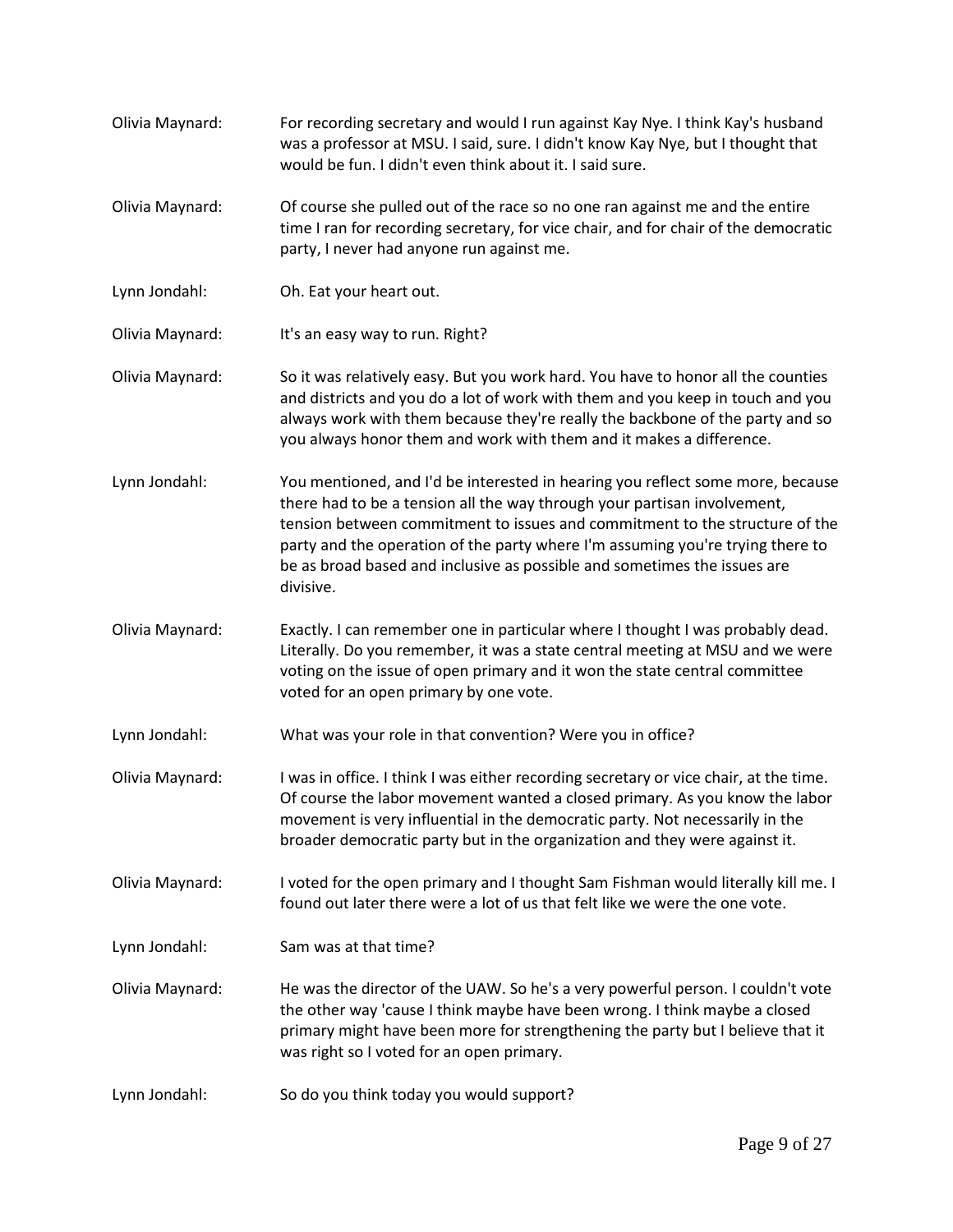[Olivia Maynard:](https://www.rev.com/transcript-editor/Edit?token=xlWfQrdOCgG3sw0pvLU3Uzt5rXPHnEEUE9ty0WxzWjy8dfAwPVkLmfeXH7QxgvH8b7VkWRk4VO51J5chLdxI-BlogoA&loadFrom=DocumentSpeakerNameDeeplink&ts=1427.58) I think today I might support a closed primary if we were to have, because I would prefer people who say they are democrats and people say they are republicans to make the decisions that move things on the next step up. [Olivia Maynard:](https://www.rev.com/transcript-editor/Edit?token=1TkphCA3eJwzpLUcARIqkhxEwbu_tsLOxX1wZIhJggjdPZfKtVrQkfas9CkSS5KGOyzX6SEe-BE-SThsKZFHFoGUsfM&loadFrom=DocumentSpeakerNameDeeplink&ts=1443.8) I think I probably would and you could argue both sides of the issue. La Follette certainly said an open primary was the more open way to make decisions but I'm not sure in reality that is as helpful. [Lynn Jondahl:](https://www.rev.com/transcript-editor/Edit?token=JuAtBsnMmjwX0tnWZ9nuSdz2othHgyPvTN5DGh1u4UDn3oPOopVCCjJZsunMZNuFGkzB1zOgh_DbbrN8033tmj9b9uk&loadFrom=DocumentSpeakerNameDeeplink&ts=1457.92) I'm moving out of a historical thing, but you raise an interesting point. [Lynn Jondahl:](https://www.rev.com/transcript-editor/Edit?token=x_h4xKvpSbePsj4NzRpW4fi5MOyDv0DW3tlpMfxZLp4Z2RydpEEfvmHClCAkDusWYQVg9Ws9In-_9JCm7f8xDe6R1G0&loadFrom=DocumentSpeakerNameDeeplink&ts=1466.33) Do you think the democratic party and the republican party are weaker because of a lack of party discipline than they were at an earlier period? Do you have that sense? Or is that a problem for us at the present time in terms of our political lives? [Olivia Maynard:](https://www.rev.com/transcript-editor/Edit?token=jkMmHTDFz8vsFJWswlvPwGWw0vzMzl1YwoZH3Ozdd0_pQhiQ9bwFw1kPVL3qkSMXY59tLTbGhPVMh2em3J4EGWQVyKM&loadFrom=DocumentSpeakerNameDeeplink&ts=1492.44) I'm not sure the fact of open primaries or those, I don't think that's been the problem within the parties. I mean discipline sometimes is substituted for control and power and the politicians I dislike the most are the ones that are in it for the power and the control and so I would prefer the opportunity to have the discussions and have the discourse that may not be everybody in agreement. So I think the problem, at least the democratic party is having today, is we're gonna have to figure out a way without giving up who we are to translate that to people outside of our party. [Olivia Maynard:](https://www.rev.com/transcript-editor/Edit?token=tG7hMnpki4W8yM0j7NooTW5vVzfeQbeCk_avDaL51s0tkgi6HQ2RkFwV-dX9gMkQhoMzQD7-tO9iy3MhiCCCB-srlU0&loadFrom=DocumentSpeakerNameDeeplink&ts=1541.64) I think the republican party is more trouble than they realize they are. I think the seeds of their own destruction are in the way they are behaving today but I may not live to see that. [Lynn Jondahl:](https://www.rev.com/transcript-editor/Edit?token=4u2m5gPyWnIVVSNJ4_4BGMffhq0e6drx-ufHfaFRcw1c7XMh00voazrApl5FooG49NC-onX-LE_sSnceye4yc_0rbuU&loadFrom=DocumentSpeakerNameDeeplink&ts=1553.45) The party, you describe a background of activism and community activism, issue activism and so on. At the same time you reflect on the struggle within the party for control. How come they turn to you to choose a leader in this, someone who comes from an activist background. What was the reason for approaching Libby Maynard to say will you become our, well work through the offices, to finally become chair? [Olivia Maynard:](https://www.rev.com/transcript-editor/Edit?token=ohTFmdYTHOiO9TJVj72BzjPs3JZeP2dm969bU6t6xp_mD_P2EYTzRrtKgEDqK8jrlZNB-lnYkDpl-5t_W9kJiVGtdBI&loadFrom=DocumentSpeakerNameDeeplink&ts=1599.33) I'm not sure it's because I necessarily pleased them but that they knew that I was honest with them. That I would work with them. That at least we had one goal in mind. That we both agreed on, is that we felt that in terms of what happened to the state or to the nation, was better if a democrat got elected. So they knew they could trust me and I think trust is important. But I certainly wasn't like a lot of them because a lot of, mostly men, but some women too, were really into power. [Olivia Maynard:](https://www.rev.com/transcript-editor/Edit?token=RNcmDQ_Wf10ltyaRjGJ_jNYWovjtTamUDP32VMclCuAdpDzC0BCw0VvKL7tJ7bhApG4zFoM1mb8iwgcd9187zcTa5j0&loadFrom=DocumentSpeakerNameDeeplink&ts=1635.24) I mean, Lynn, you were different in the legislature. You had colleagues that were in to power and then there were people like you that cared about the issues and that's why you ran. You sometimes had to compromise, but people knew they could trust you. Hopefully that was why they felt there was a trust there and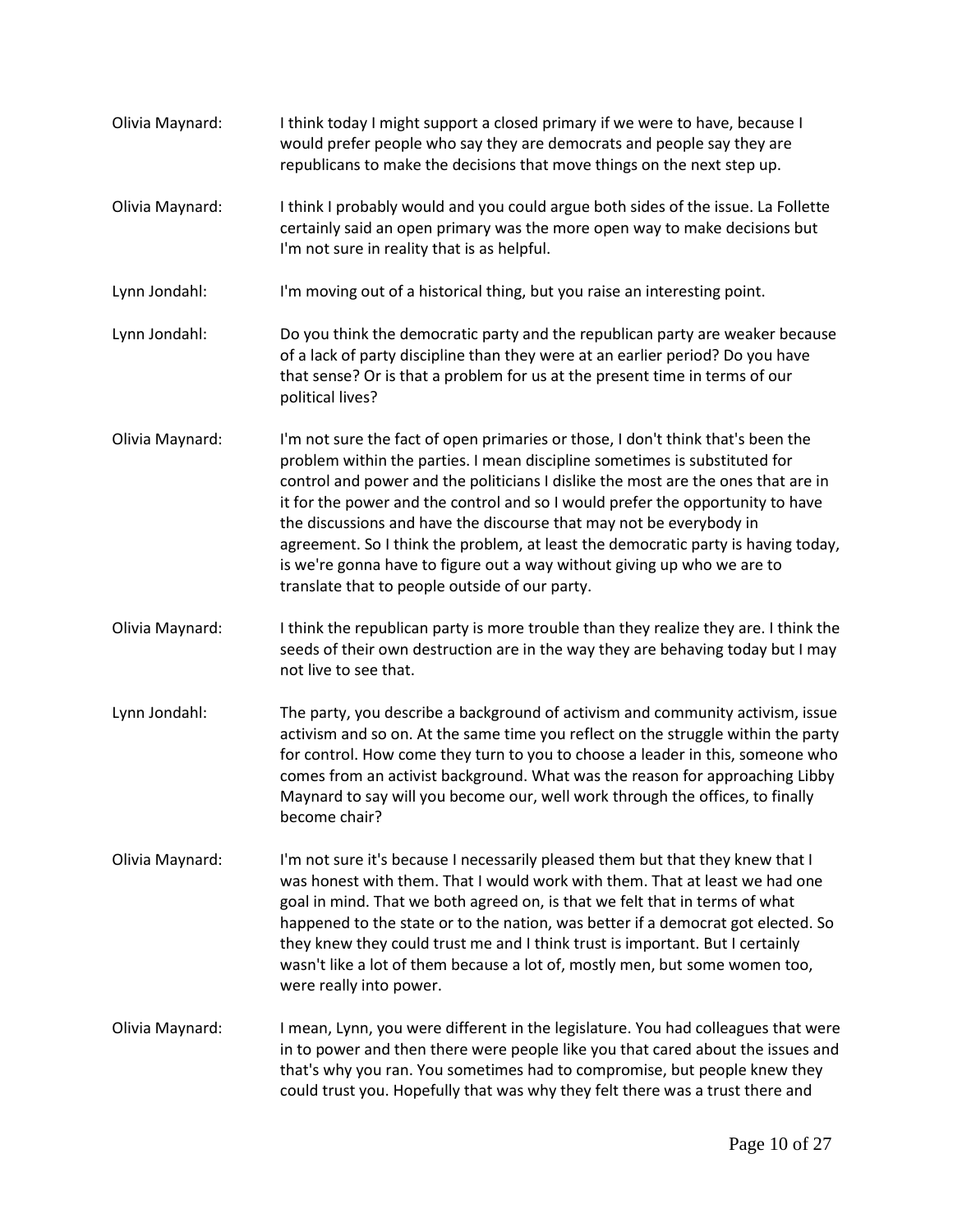that I would work hard and that I would work to make a difference and that I would bring people together rather than split them apart. I think they decided that made sense.

- Lynn Jondahl: You were breaking new ground though.
- Olivia Maynard: Yeah, right.
- Lynn Jondahl: You were, weren't you, the first woman to chair the Democratic Party?
- Olivia Maynard: First woman and unfortunately, the only woman so far. Republicans have done better, I mean, I won't comment on the people, but they have done better in terms of women. Yeah, right.
- Lynn Jondahl: Did you face unique challenges? Was there difficulty in a woman operating in the smoke filled rooms? Was that a harder role than it might have been for someone else?
- Olivia Maynard: I think that women always have the trouble, even today, of being taken seriously right away. They may turn to Joe Smith sitting on your right, rather than ask you your opinion. I think that was a problem and it continued to be a problem. It was a problem when I was chair. I just viewed it as a problem that I just had to overcome. Then when people say to you, "Why are you so forceful?" It's like, "You don't understand?" It's how you have to do it. If a male were behaving in that manner, no one would think anything of it. I think women and men both have that problem with women who are leaders. I think that is a problem.
- Lynn Jondahl: Women and men?
- Olivia Maynard: Women and men. I think women sometime react to other women who are forceful and think, oh they're being screechy or bitchy or whatever.
- Lynn Jondahl: So you couldn't assume that you would've had support of other women just because you were running for a position in the party?
- Olivia Maynard: When I was active in the party, no. Maybe today, women have moved beyond that. I certainly see the wonderful grounds well for women candidates for Debbie Stabenow, Jennifer Granholm, with the women voters and the women in the party are really excited. When I was active in the party, that's when the women's caucus got started and we were still in the early stages of the women's movement. If a group of women decided you didn't act the way they wanted, they would basically shun you. I can remember, Olga Madar, you remember? She was vice chair of the UAW, so she'd made her way but she didn't want to keep that door open for anyone to come after her. I remember Olga was a formidable shunner.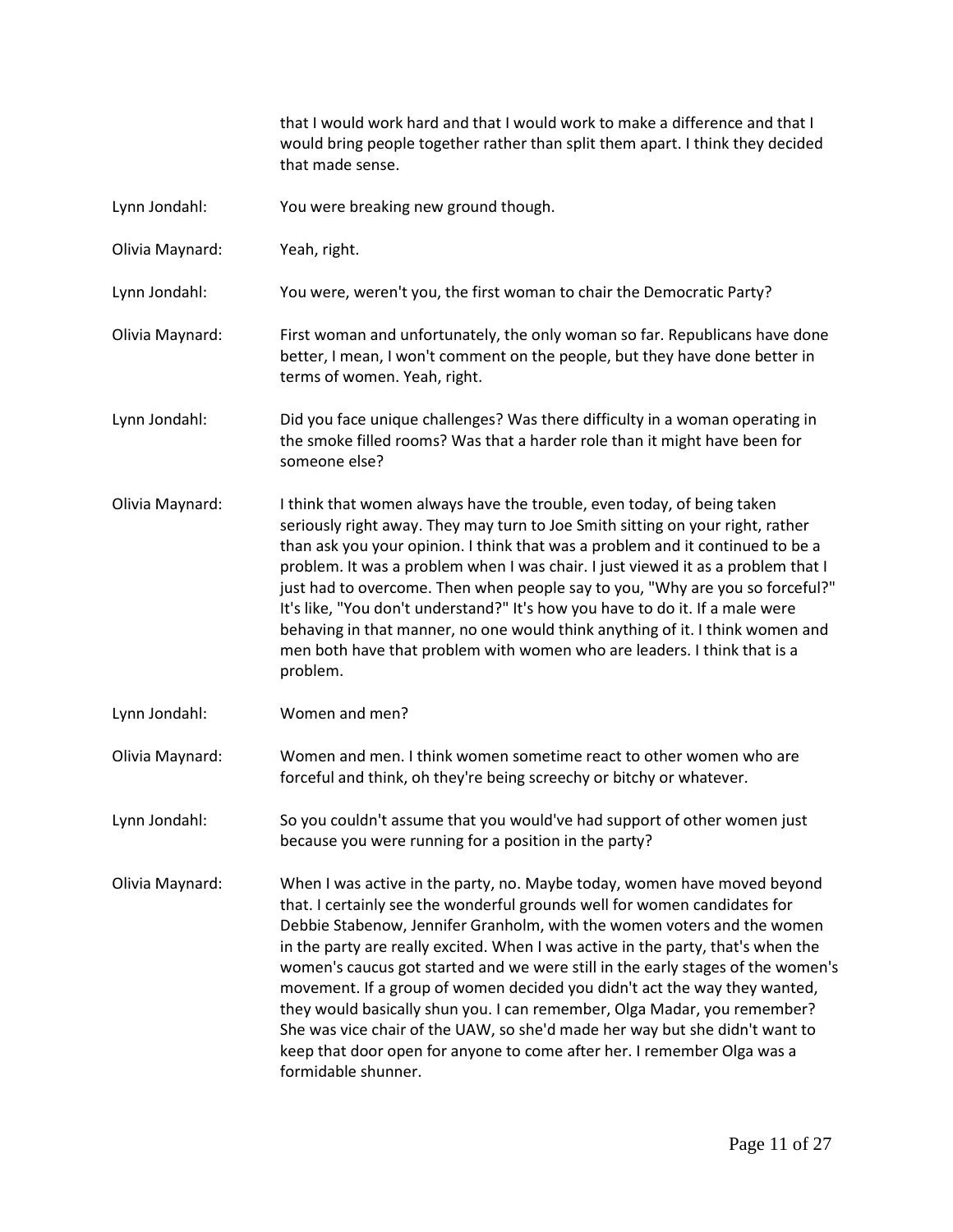- Lynn Jondahl: So she didn't see her role as one that was the stepping stone.
- Olivia Maynard: No, she did not. I think women, and there are still today women that aren't that way, but more and more women realize that you have to keep that door open. Because otherwise you got to bring your sisters along. I mean we were still acting even though we were a majority in numbers, we were acting like a minority group. Which is sometimes you step on people within your own group because you've been stepped on so long. And so you take on the characteristic of your captor.
- Lynn Jondahl: When you got involved and decided to get involved actively in the party, you could see it was going. You were going to hold off as if you were going to do that, it was going to take major time. You had family responsibilities. You were concerned about a number of other things. Who did you commiserate with? Did you have a family council? Did it go beyond that to say I'm going to really now make a major commitment of time and energy. That's what I'm considering. I need to talk with you about that. Who did you commiserate with?
- Olivia Maynard: I spent some time in therapy. So my therapist was very helpful. And then I had a couple of female friends in Flint that were very helpful. And then there was this wonderful woman, Shirley McGee who helped me raise my kids. She was their other mother. And so I had them.
- Olivia Maynard: But there are also a lot of lonely times too. When you're doing something new, there are a lot of times when you're your own counsel. So it was a combination of people there to help you but also learning how to, the way I function in my life, it someone knocks me down, so then I cry, and then I take a deep breath and I say no. And then I just go. So that's basically the way I function. But there were women there to help me, definitely. And as I said therapy was helpful too.
- Lynn Jondahl: When Zolton Ferency came to you, he was party chair at that time?
- Olivia Maynard: Well he had just run-
- Lynn Jondahl: Run for governor.
- Olivia Maynard: Remember that disastrous year, 1966? And he had run and was soundly defeated. And then he was running again for chair of the party. So he was putting together, it was the anti Neil Staebler group and he was putting it together and that's when he came and asked me to run.
- Lynn Jondahl: Were you the first woman to run for that office?
- Olivia Maynard: No, that was Kay Nye, I think her husband was a professor.
- Lynn Jondahl: Oh she had held the position.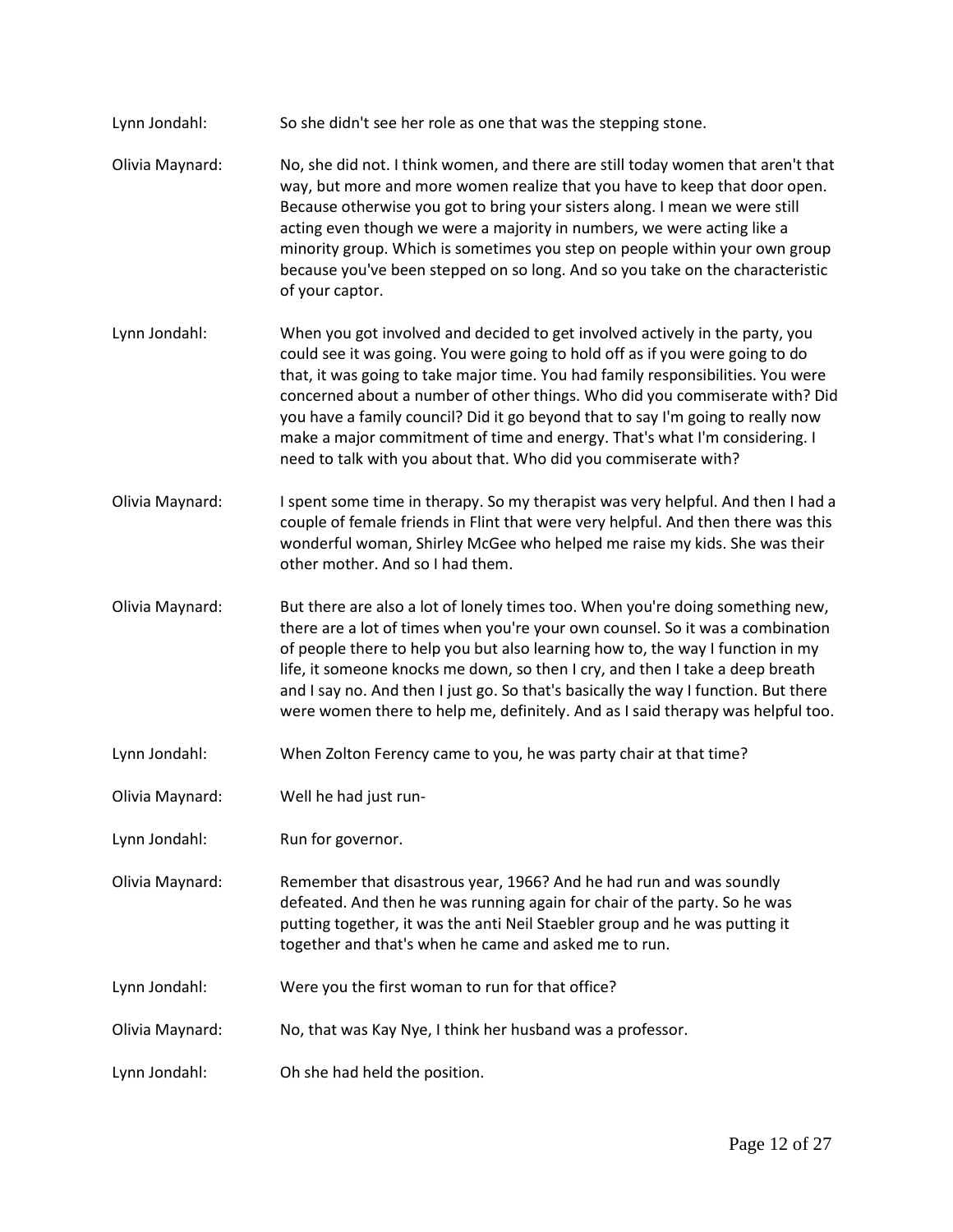| Olivia Maynard: | She had held the position. She was the incumbent. But Zolton was running<br>against all of the incumbents. And so he got me to run against Kay Nye, he got<br>Nancy Waters to run against whoever was corresponding secretary and Patty<br>Knox on her own decided she was going to run against whoever was vice chair.<br>And then Ken Hilton was the other vice chair. So that was the team.                                                                                                                                                                                                                                                              |
|-----------------|-------------------------------------------------------------------------------------------------------------------------------------------------------------------------------------------------------------------------------------------------------------------------------------------------------------------------------------------------------------------------------------------------------------------------------------------------------------------------------------------------------------------------------------------------------------------------------------------------------------------------------------------------------------|
| Lynn Jondahl:   | So that was the slate you were on. Hearing those names suggest was<br>subconscious effort to bring diversity to that slate?                                                                                                                                                                                                                                                                                                                                                                                                                                                                                                                                 |
| Olivia Maynard: | The party at that time had this sort of quota thing they did and that was if there<br>were two secretaries and one was white and one was African American, there<br>were two vice chairs and one was white and one was African American. So that's<br>the way they did it. And also within the party rules, if the chair is a male, the<br>first vice chair has to be female. So that was the way. Now today, they have a<br>page full of officers so the functioning and the structure are different but I don't<br>think the officers today have the same kind of role they did. I think it's more of a<br>lot of staff people that do a lot of the work. |
| Lynn Jondahl:   | At what point was it when you ran for chair of the party, is that when you were<br>breaking new ground?                                                                                                                                                                                                                                                                                                                                                                                                                                                                                                                                                     |
| Olivia Maynard: | That was when it would have been a first. Morley Winograd, I was vice chair,<br>Morley Winograd was chair. And he stepped down about a fourth of a way into<br>his term. He had decided that he had it. And I became chair and then I ran one<br>more time. So the state central elected me. And then the next. That would have<br>been, let's see Jim ran in '82, so it would have been '81 I guess that I ran for<br>the second term.                                                                                                                                                                                                                     |
| Lynn Jondahl:   | So you became party chair before '81?                                                                                                                                                                                                                                                                                                                                                                                                                                                                                                                                                                                                                       |
| Olivia Maynard: | I was party chair for the last Carter campaign and then for the Blanchard<br>campaign.                                                                                                                                                                                                                                                                                                                                                                                                                                                                                                                                                                      |
| Lynn Jondahl:   | Okay, the first Blanchard campaign.                                                                                                                                                                                                                                                                                                                                                                                                                                                                                                                                                                                                                         |
| Olivia Maynard: | Right.                                                                                                                                                                                                                                                                                                                                                                                                                                                                                                                                                                                                                                                      |
| Lynn Jondahl:   | Did that put you, again, in a unique situation, just from the perspective of<br>gender? Obviously it was unique in the sense that you were the first one in that<br>role. Were there problems in terms of your functioning in that role with the<br>party or was the party ready to say, okay?                                                                                                                                                                                                                                                                                                                                                              |
| Olivia Maynard: | I think the party was pretty okay with it. The Labor Movement was pretty okay<br>with it. But as I said, the one issue that I've always found in terms of being<br>female is whether or not they'll accept your credibility. And that was just an<br>issue. And I don't know whether that was my personality or my sense was it was<br>more because I wasn't a man.                                                                                                                                                                                                                                                                                         |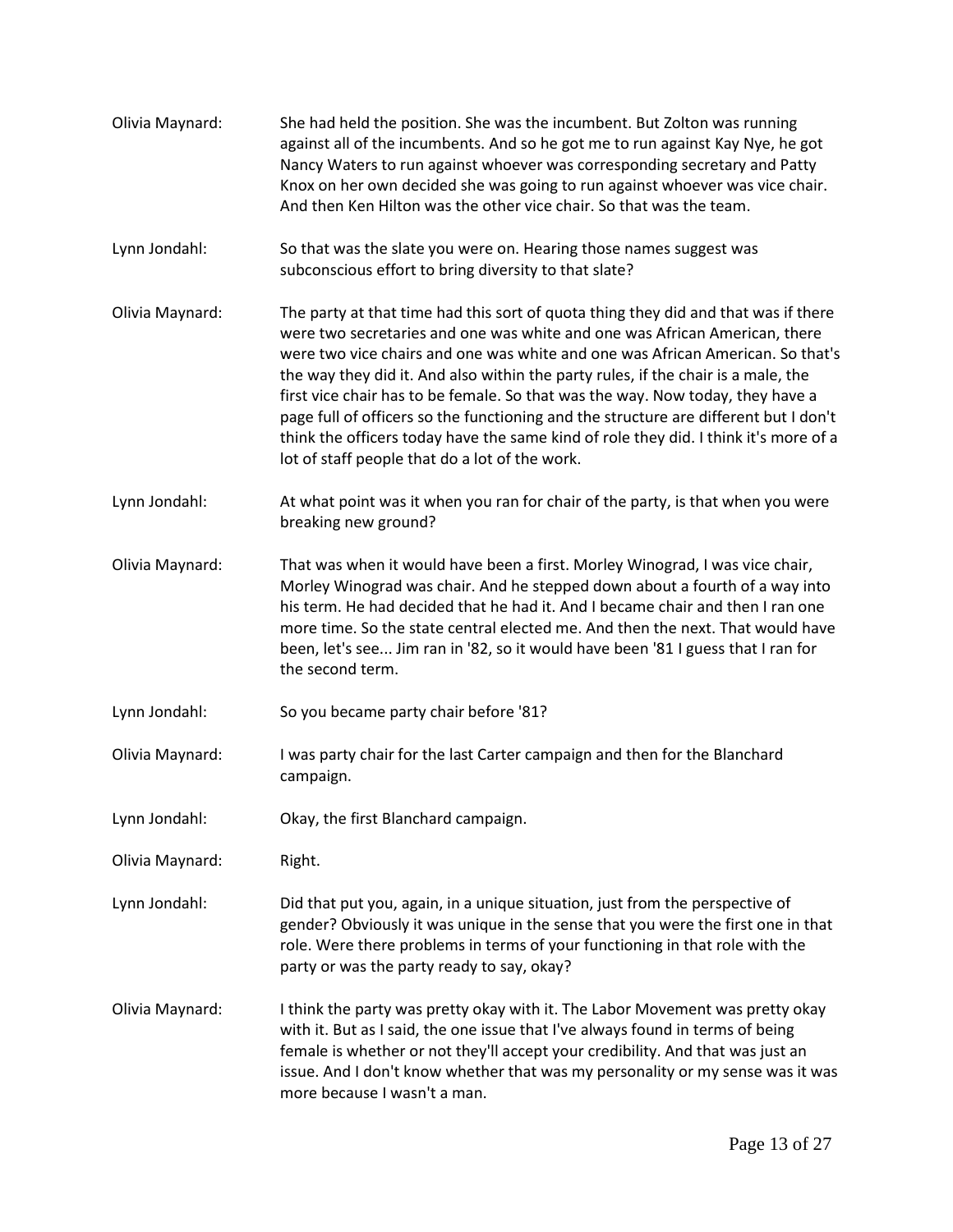| Lynn Jondahl:   | That job, party job, was it essentially a full-time job as party chair?                                                                                                                                                                                                                                                                                                                                                                                                                                                                                                                                                                                                                                                                                                             |
|-----------------|-------------------------------------------------------------------------------------------------------------------------------------------------------------------------------------------------------------------------------------------------------------------------------------------------------------------------------------------------------------------------------------------------------------------------------------------------------------------------------------------------------------------------------------------------------------------------------------------------------------------------------------------------------------------------------------------------------------------------------------------------------------------------------------|
| Olivia Maynard: | Yes. I was through with that school by that time.                                                                                                                                                                                                                                                                                                                                                                                                                                                                                                                                                                                                                                                                                                                                   |
| Lynn Jondahl:   | You were through school, had you done any teaching then?                                                                                                                                                                                                                                                                                                                                                                                                                                                                                                                                                                                                                                                                                                                            |
| Olivia Maynard: | No, I didn't teach until after I left the state of Michigan. One other thing, I<br>should talk about is in 1978, which was sort of a surprise, but it was exciting, Bill<br>Fitzgerald asked me to run with him. He ran against Bill Milliken for governor<br>and I ran for lieutenant governor. And that was before I was state party chair.                                                                                                                                                                                                                                                                                                                                                                                                                                       |
| Lynn Jondahl:   | Before you were chair?                                                                                                                                                                                                                                                                                                                                                                                                                                                                                                                                                                                                                                                                                                                                                              |
| Olivia Maynard: | Right.                                                                                                                                                                                                                                                                                                                                                                                                                                                                                                                                                                                                                                                                                                                                                                              |
| Lynn Jondahl:   | So you had been active in the party and Senator Fitzgerald came to you after he<br>had his nomination and said will you run with me?                                                                                                                                                                                                                                                                                                                                                                                                                                                                                                                                                                                                                                                |
| Olivia Maynard: | Right he did.                                                                                                                                                                                                                                                                                                                                                                                                                                                                                                                                                                                                                                                                                                                                                                       |
| Lynn Jondahl:   | And talk a little bit about that process. What did he say and what did you go<br>through in making that decision.                                                                                                                                                                                                                                                                                                                                                                                                                                                                                                                                                                                                                                                                   |
| Olivia Maynard: | Well of course people interview you. You can't just sit there and not do<br>anything. And then they come and tap you on the shoulder. So you have to be<br>willing to go through the interviews. And from his staff people, Rick Cole, who is<br>very active in Fitzgerald's campaign. And I think in the end one of the reasons<br>that I was selected was that I balanced Fitz off. Because he's right to life, I'm<br>choice. And we understood that going in that we would be different on that.                                                                                                                                                                                                                                                                                |
| Lynn Jondahl:   | How did you deal with that in that campaign?                                                                                                                                                                                                                                                                                                                                                                                                                                                                                                                                                                                                                                                                                                                                        |
| Olivia Maynard: | He definitely didn't go to any of the Planned Parenthood events. But I did get<br>sent to Catholic events. I would just go in. I went to places where sometimes the<br>priest wouldn't talk to me. But that was okay. Everyone else would, so that was<br>fine. I worked pretty hard. We worked hard. I know I worked hard. I'm told that I<br>worked harder than Fitz did, but I don't know. I never saw him because we<br>never campaigned together because you don't. You split up and go opposite<br>directions. But I really enjoyed that campaign. It really, that was a lot of fun,<br>people were really wonderful. The only time, and I think what was most fun,<br>was a couple of times I had to debate Jim Brickley and of course here's someone<br>who is a statesman. |
| Lynn Jondahl:   | Now Brickley was the lieutenant gubernatorial candidate.                                                                                                                                                                                                                                                                                                                                                                                                                                                                                                                                                                                                                                                                                                                            |
| Olivia Maynard: | Right, exactly, Jim Brickley was running against, I was running against him. And<br>to be able to stand up to Brickley and handle a debate with him, I felt pretty                                                                                                                                                                                                                                                                                                                                                                                                                                                                                                                                                                                                                  |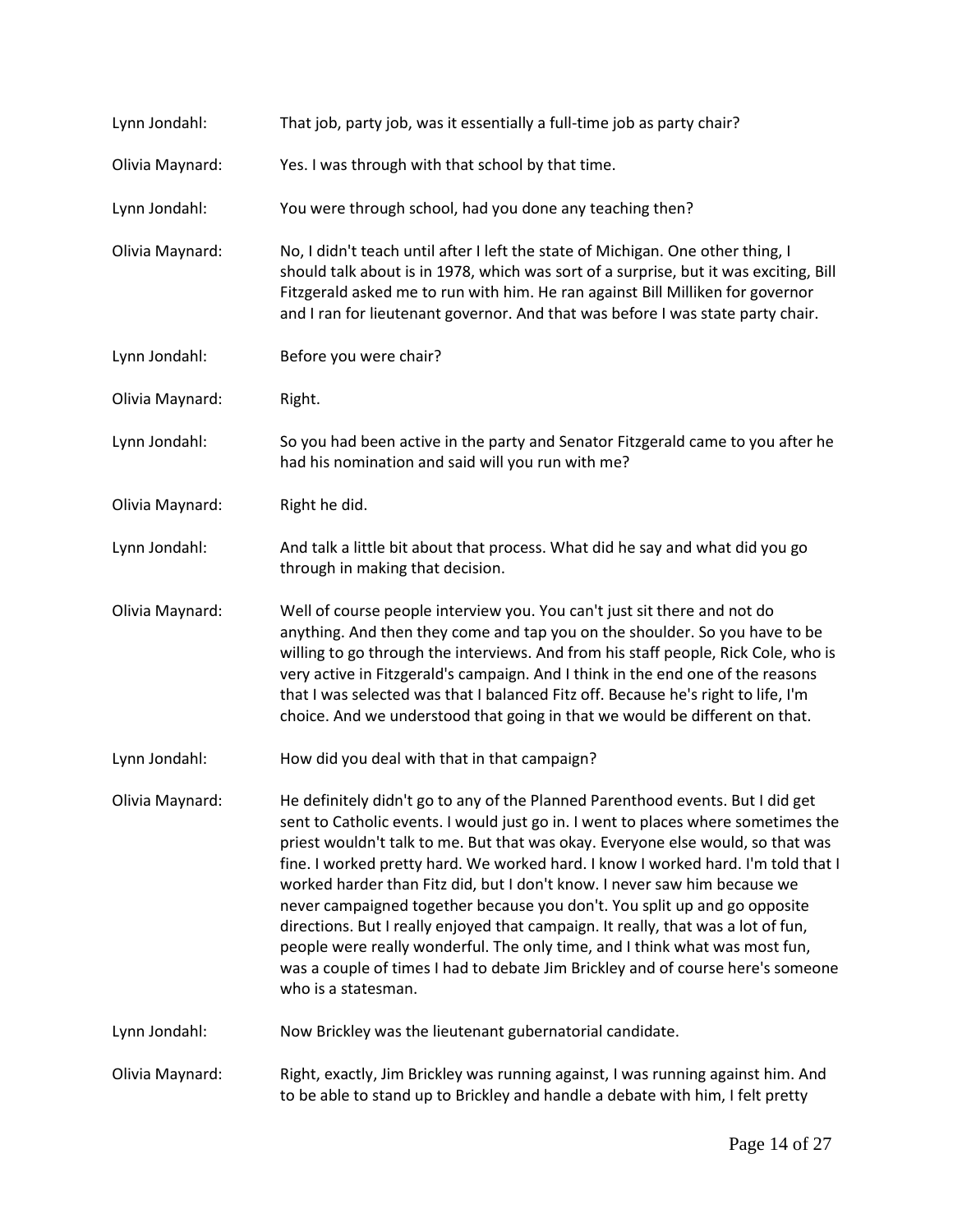|                 | good about that. Because that was like a freshman debating a senior. But it<br>didn't turn out, that would be the perception going in, but it turned out fine. I<br>did pretty well.                                                                                                                                                                                                                                                                                                                                                                                                                                                                                                                                                                                                                                                                                                |
|-----------------|-------------------------------------------------------------------------------------------------------------------------------------------------------------------------------------------------------------------------------------------------------------------------------------------------------------------------------------------------------------------------------------------------------------------------------------------------------------------------------------------------------------------------------------------------------------------------------------------------------------------------------------------------------------------------------------------------------------------------------------------------------------------------------------------------------------------------------------------------------------------------------------|
| Lynn Jondahl:   | You had the reputation that you knew your stuff and were not intimidated in<br>that kind of a setting that you were knowledgeable and articulate and I think<br>you earned that reputation. Were there issues that in '78 that the campaign<br>focused around?                                                                                                                                                                                                                                                                                                                                                                                                                                                                                                                                                                                                                      |
| Olivia Maynard: | I'm trying to remember, there were some issues, there was a controversy over<br>Brickley when he had been president at Eastern Michigan and I don't know<br>remember the details. I remember that I used to get letters from professors at<br>Eastern. I do remember that. But of course they're always mad at their<br>president. So that's not unusual. And there was a whole, the PBB thing up in<br>Mio, so I remember going up and visiting the pits up there. That was a really<br>important one. There was the whole question of the Japanese airplanes that Bill<br>Milliken had bought. It was tough running against Bill Milliken because as you<br>look back, he was such a moderate and had reached out to so many parts of the<br>state. So there were obviously were no issues that were so inflammatory that<br>the citizens were willing to turn out the incumbent. |
| Lynn Jondahl:   | Who were you contending with as a potential candidate for lieutenant<br>governor?                                                                                                                                                                                                                                                                                                                                                                                                                                                                                                                                                                                                                                                                                                                                                                                                   |
| Olivia Maynard: | Well I think I've been told, like Debbie Stabenow was interested then in running.<br>Because I think she was probably chair of the Ingham County Board of<br>Commissioners at the time. Debbie would have been one of them. Actually hers<br>is the only name that comes to mind. But there were others. It was interesting<br>because there seemed to be a sense that Bill needed to have a woman run with<br>him that would sort of soften his macho whenever. And so, but I'm sure there<br>were other names, I think maybe Bobbie Crim's name was mentioned.                                                                                                                                                                                                                                                                                                                    |
| Lynn Jondahl:   | He was probably Speaker of the House at that time.                                                                                                                                                                                                                                                                                                                                                                                                                                                                                                                                                                                                                                                                                                                                                                                                                                  |
| Olivia Maynard: | Speaker of the House at the time, yeah right. So there were some other names. I<br>truly don't know where in terms of the decision making that Fitz made, I don't<br>know how large the list was to begin. I'm sure if I went back and read the<br>newspapers I could find all of that.                                                                                                                                                                                                                                                                                                                                                                                                                                                                                                                                                                                             |
| Lynn Jondahl:   | But there was a general sense at that point that it would be good strategy and it<br>was pretty broadly accepted within the party to have a woman.                                                                                                                                                                                                                                                                                                                                                                                                                                                                                                                                                                                                                                                                                                                                  |
| Olivia Maynard: | A woman would be a good moderating force to Bill. In some ways, I probably<br>was a total unknown and maybe that wasn't the wisest thing for him. But it sure<br>was a great experience. And I think I would have done a fine job, even back then<br>when I was just a baby.                                                                                                                                                                                                                                                                                                                                                                                                                                                                                                                                                                                                        |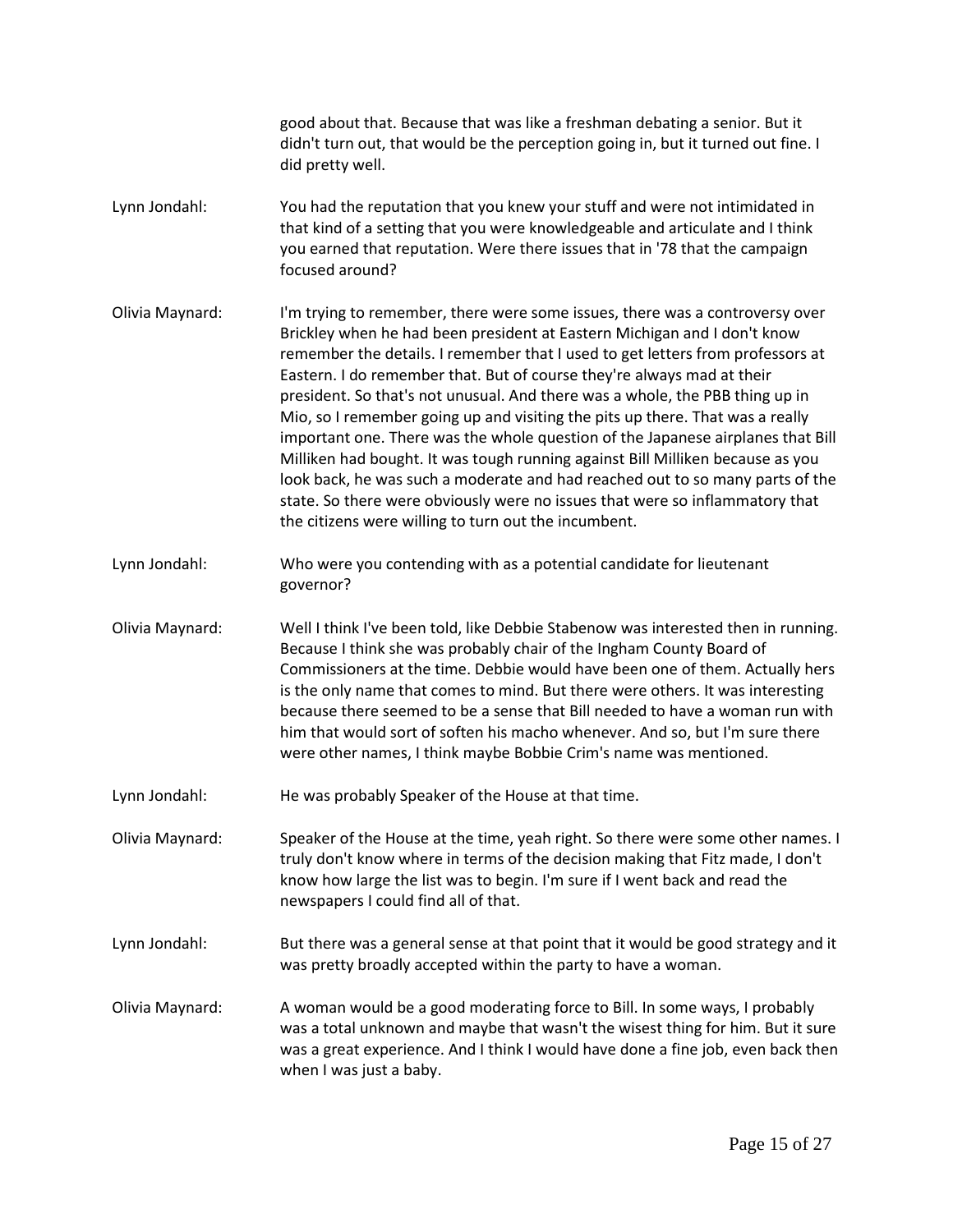Lynn Jondahl: And did you wind up addressing uniquely a set of issues because you were a woman? Olivia Maynard: They sent me everywhere. And the only time I ran into someone who was surprised that a woman was running for lieutenant governor was out in Jackson County. And it was in some township hall and I was with another woman candidate who was running for county board. And to this old man, he was a farmer that had come in, and he thought it was fine that she was running, because she was running for county board of commission. But he could not get over a woman running for lieutenant governor. That just did not make any sense to him at all. Lynn Jondahl: You didn't bring him around? Olivia Maynard: No, I'm sure I didn't convince him. I'm sure it was a Republican township anyway. But I went everywhere. They did not say well you only do women's groups, you only do this kind of group. So I just basically went everywhere. Lynn Jondahl: I do recall going down opposite sides of the street knocking on doors together. Olivia Maynard: Knocking on doors, right. So you see I went everywhere, right? Lynn Jondahl: That's right, that's right. Olivia Maynard: And that was one of your first times. Lynn Jondahl: Well it would have been. I first ran for the State House in '72. Olivia Maynard: Okay so you had been. Lynn Jondahl: You came out of that race, it's the day after the election, how are you feeling now and what are you thinking? Olivia Maynard: Really glad I had done it. Sad I really didn't really want to run again and lose, which was unfortunately I did. But I was glad I had done it. And I had a wonderful sense of the citizens of this state. Well you travel to 83 counties and there's lots of differences. And they really for the most part care about what's going on and want to listen to you and shake your hand and ask you something or bring their concerns to you. Olivia Maynard: I truly, you lose 10 pounds and you're exhausted, but I had no regrets at all. Because I'm not sure I went into it thinking oh sure. I think I went into it more thinking oh, good this is an opportunity for a woman to be a candidate, to do a good job, to have people feel positive about that happening. But I didn't really think we're going to win. So the defeat was not, it didn't hurt. I think it hurt my kids more than me. But I think I understood that going in.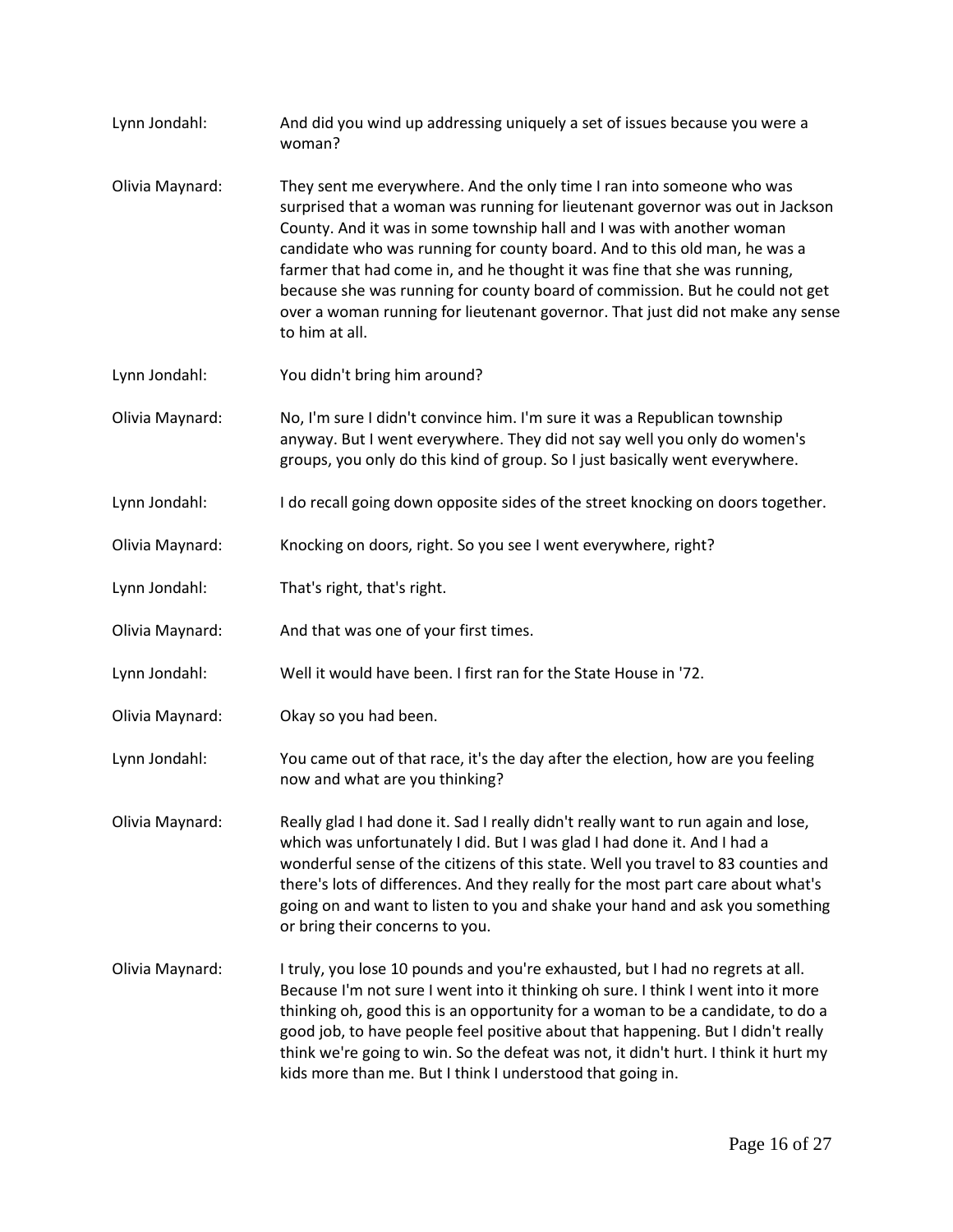| Lynn Jondahl:   | You've been working on a campaign for months, probably a year and a half or<br>so. You had before that been chairing the party. You now got time on your<br>hands.                                                                                                                                                                                                                                                                                                                                                                                                                                                                                                                                                                                                                                                                                                                                              |
|-----------------|-----------------------------------------------------------------------------------------------------------------------------------------------------------------------------------------------------------------------------------------------------------------------------------------------------------------------------------------------------------------------------------------------------------------------------------------------------------------------------------------------------------------------------------------------------------------------------------------------------------------------------------------------------------------------------------------------------------------------------------------------------------------------------------------------------------------------------------------------------------------------------------------------------------------|
| Olivia Maynard: | No actually that Lynn, in '78 then I went right into being chair of the party.                                                                                                                                                                                                                                                                                                                                                                                                                                                                                                                                                                                                                                                                                                                                                                                                                                  |
| Lynn Jondahl:   | Oh from there?                                                                                                                                                                                                                                                                                                                                                                                                                                                                                                                                                                                                                                                                                                                                                                                                                                                                                                  |
| Olivia Maynard: | Soon after that.                                                                                                                                                                                                                                                                                                                                                                                                                                                                                                                                                                                                                                                                                                                                                                                                                                                                                                |
| Lynn Jondahl:   | You stayed involved immediately.                                                                                                                                                                                                                                                                                                                                                                                                                                                                                                                                                                                                                                                                                                                                                                                                                                                                                |
| Olivia Maynard: | Yeah, right away.                                                                                                                                                                                                                                                                                                                                                                                                                                                                                                                                                                                                                                                                                                                                                                                                                                                                                               |
| Lynn Jondahl:   | Turned around.                                                                                                                                                                                                                                                                                                                                                                                                                                                                                                                                                                                                                                                                                                                                                                                                                                                                                                  |
| Olivia Maynard: | But then in 1990, so in '82 we got Jim Blanchard elected and I became the head<br>of the state office on aging, which I would have been happy to stay on as state<br>party chair, but my research when I was at school of social work was in<br>gerontology. And I had worked under Wilbur Conn, I had done my research<br>under him. So I was delighted to have that job. And they were a great bunch of<br>staff. That was a good office.                                                                                                                                                                                                                                                                                                                                                                                                                                                                     |
| Lynn Jondahl:   | So you served                                                                                                                                                                                                                                                                                                                                                                                                                                                                                                                                                                                                                                                                                                                                                                                                                                                                                                   |
| Olivia Maynard: | To both of Blanchard's terms.                                                                                                                                                                                                                                                                                                                                                                                                                                                                                                                                                                                                                                                                                                                                                                                                                                                                                   |
| Lynn Jondahl:   | To both of Blanchard's terms. He appointed you to chair the office of services<br>and aging.                                                                                                                                                                                                                                                                                                                                                                                                                                                                                                                                                                                                                                                                                                                                                                                                                    |
| Olivia Maynard: | Right.                                                                                                                                                                                                                                                                                                                                                                                                                                                                                                                                                                                                                                                                                                                                                                                                                                                                                                          |
| Lynn Jondahl:   | Did you get involved then, were you involved as a member of the cabinet in that<br>role? At what tables did you sit in that administration?                                                                                                                                                                                                                                                                                                                                                                                                                                                                                                                                                                                                                                                                                                                                                                     |
| Olivia Maynard: | That was an administration where sometimes you were part of the cabinet and<br>sometimes you weren't. It just depended on how the governor was feeling on<br>any given time. But you know, the great thing for me, the best quality that Jim<br>Blanchard had is, well I knew when things were political and that I needed to<br>consult. So he trusted me to do what was best. I never felt like he ever<br>interfered so I could develop policy for the elderly in the state that he did not<br>interfere. He never interfered. When something was political, then I would talk<br>with him and he knew that. So it was a good eight years. And after that, Engler<br>was in to everybody's department. He was a control freak. One of Jim<br>Blanchard's assets is that he really understood, he trusted his appointees. I<br>mean if I had been treasury or budget or something like that, it wouldn't have |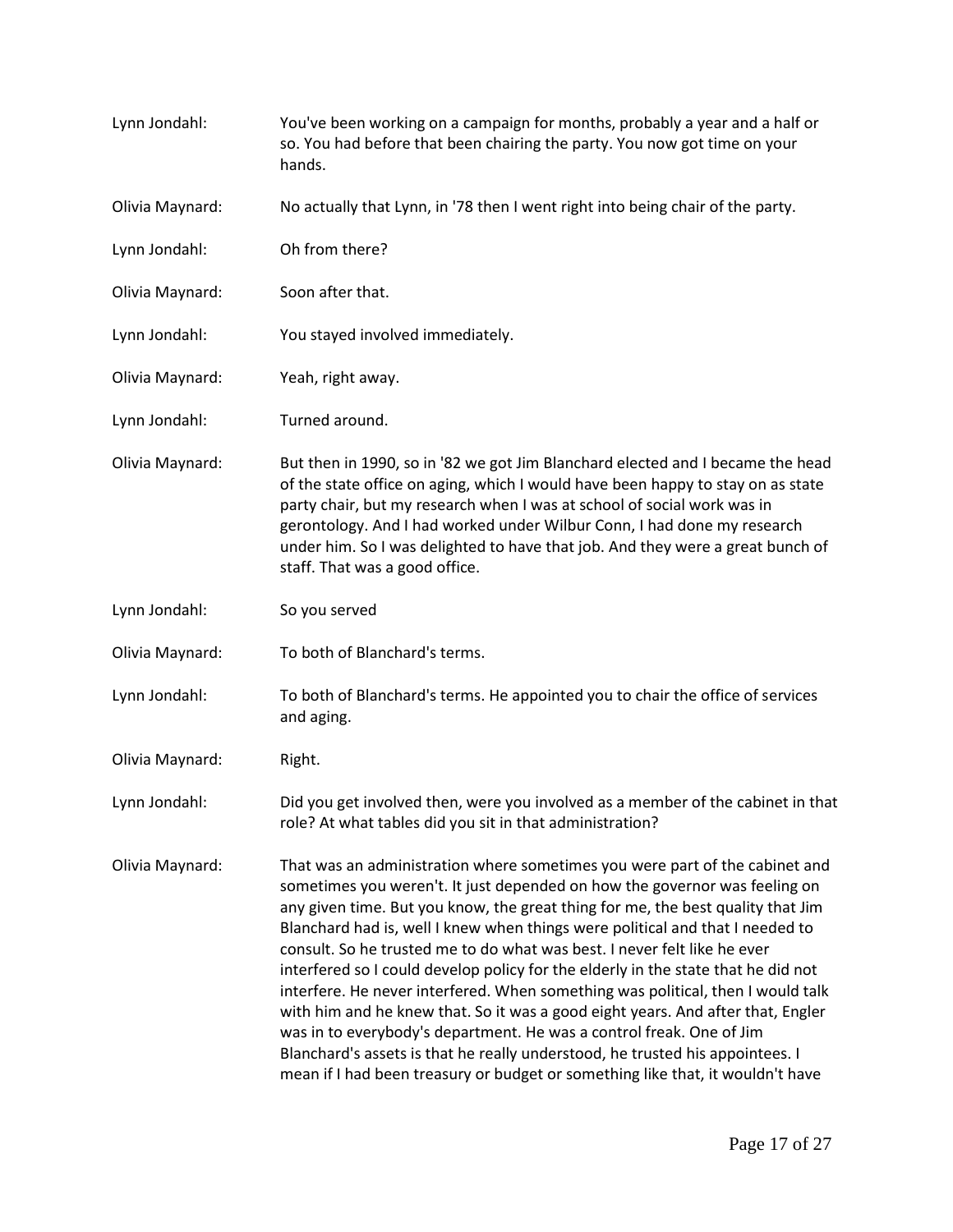|                 | been as easy to do my own thing all the time. But those were a great eight<br>years.                                                                                                                                                                                                                                                                                                                                                                                                                                                        |
|-----------------|---------------------------------------------------------------------------------------------------------------------------------------------------------------------------------------------------------------------------------------------------------------------------------------------------------------------------------------------------------------------------------------------------------------------------------------------------------------------------------------------------------------------------------------------|
| Lynn Jondahl:   | And you got to do some things that you felt were really important policy.                                                                                                                                                                                                                                                                                                                                                                                                                                                                   |
| Olivia Maynard: | Yeah we started developing the whole home care as alternatives to nursing<br>home. We began all of that. We started the prescription drugs for poor elderly.<br>So there were a couple of things. And Jacobetti loved us.                                                                                                                                                                                                                                                                                                                   |
| Lynn Jondahl:   | Jacobetti was the House appropriations chair.                                                                                                                                                                                                                                                                                                                                                                                                                                                                                               |
| Olivia Maynard: | Right, so we got money from him to do a lot of things around the state for<br>senior programs. So it was a good eight years.                                                                                                                                                                                                                                                                                                                                                                                                                |
| Lynn Jondahl:   | Did you get involved in national policy on issues of aging?                                                                                                                                                                                                                                                                                                                                                                                                                                                                                 |
| Olivia Maynard: | Yes, because I sat on, there's a national organization for state heads of aging<br>organization. So I got involved in that. And then got involved, later I was<br>appointed by Clinton to the federal council on aging. But then that sort of lost<br>all of its money. That was after I was out of OSA.                                                                                                                                                                                                                                    |
| Lynn Jondahl:   | Then, at the end of the second term of Governor Blanchard, his lieutenant<br>governor was Martha Griffiths. Did you know Martha?                                                                                                                                                                                                                                                                                                                                                                                                            |
| Olivia Maynard: | Not real well. I saw Martha, I liked Martha. She was difficult. Martha was very<br>difficult. And I had known Martha when she was a congresswoman, so that was<br>my first experience with Martha. And I can remember the guys sitting around<br>and talking about Martha. But those were the guys. And we always took<br>everything they said with a grain of salt. But she was tough and she had had a<br>stroke. And she was having some problems and Jim decided that it just didn't<br>make any sense for her to go into a third term. |
| Lynn Jondahl:   | She had been, she's another one of those pillars of leadership in Michigan<br>political history. She had been a state representative. She had been a judge. A<br>member of Congress, lieutenant governor.                                                                                                                                                                                                                                                                                                                                   |
| Olivia Maynard: | Right.                                                                                                                                                                                                                                                                                                                                                                                                                                                                                                                                      |
| Lynn Jondahl:   | So she certainly had a reputation.                                                                                                                                                                                                                                                                                                                                                                                                                                                                                                          |
| Olivia Maynard: | Oh absolutely. She was a tough lady.                                                                                                                                                                                                                                                                                                                                                                                                                                                                                                        |
| Lynn Jondahl:   | And was very well known. So when Governor Blanchard said she's not going to<br>be on the ticket, that was not a happy moment for her as I recall.                                                                                                                                                                                                                                                                                                                                                                                           |
| Olivia Maynard: | No, it was not.                                                                                                                                                                                                                                                                                                                                                                                                                                                                                                                             |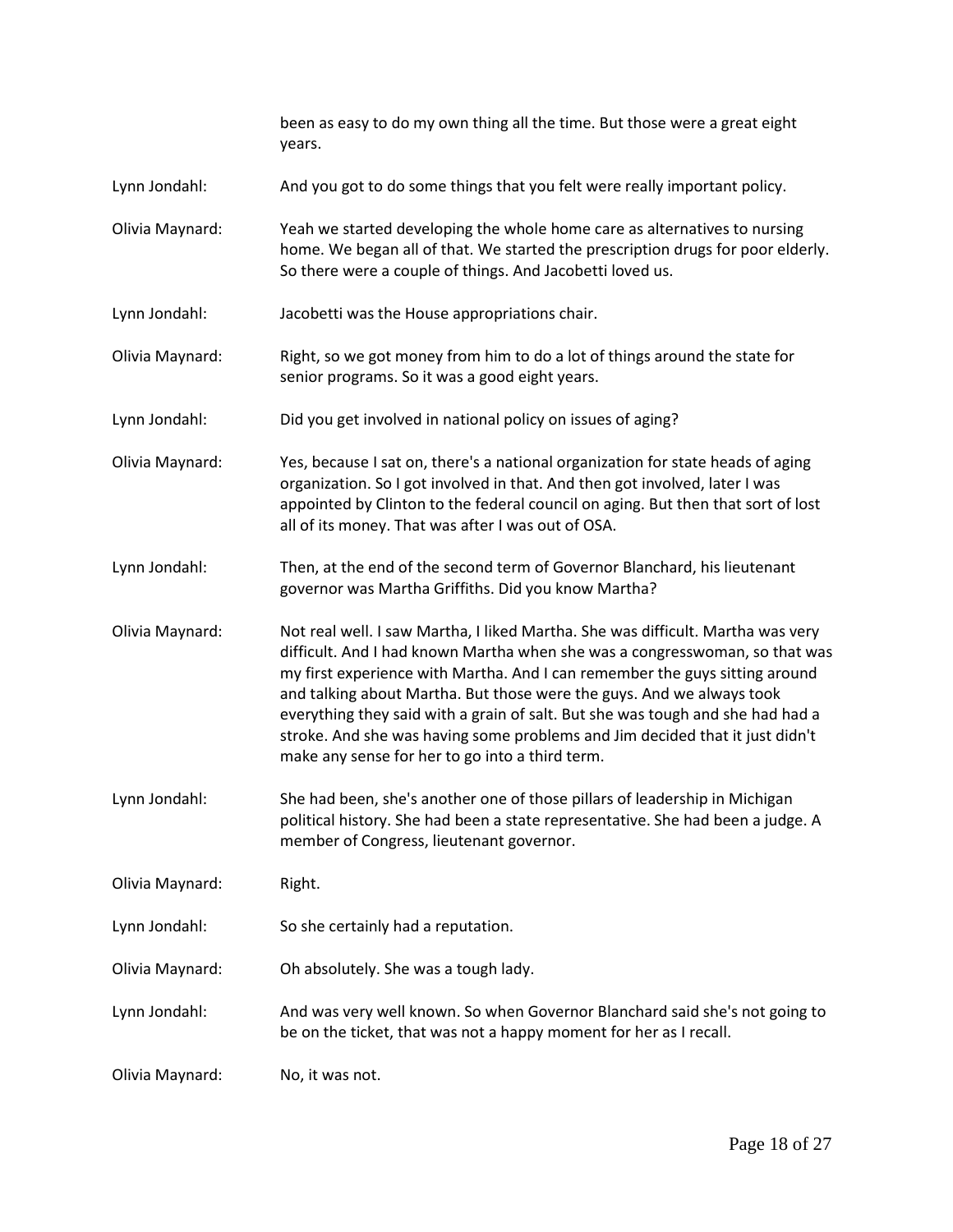| Lynn Jondahl:   | She did not evaluate him positively.                                                                                                                                                                                                                                                                                                                                                                                                                                                                                                                                                               |
|-----------------|----------------------------------------------------------------------------------------------------------------------------------------------------------------------------------------------------------------------------------------------------------------------------------------------------------------------------------------------------------------------------------------------------------------------------------------------------------------------------------------------------------------------------------------------------------------------------------------------------|
| Olivia Maynard: | No, she did not, never again for the rest of her life, she never did.                                                                                                                                                                                                                                                                                                                                                                                                                                                                                                                              |
| Lynn Jondahl:   | So the governor turned to you and said, "Will you become the candidate to run<br>with me?" The candidate for lieutenant governor. That's a little different context<br>because of the dynamics surrounding that relationship between the governor<br>and lieutenant governor.                                                                                                                                                                                                                                                                                                                      |
| Olivia Maynard: | And it was not something that I saw. This was not like 1978 when I was<br>interested. I was up in Marquette and I had just finished reading Paula<br>Blanchard's book. I stayed up all night and read her book. And at the end of the<br>night, I said, "That's it, I'm getting out of politics. I don't want anything more to<br>do with it." So I called Olof, who is my husband, and said I'm getting out of<br>politics, that's it.                                                                                                                                                            |
| Olivia Maynard: | He said, "No I don't think so Libby." Because he had some conversation with<br>some folks. That was a decision, I took a secret trip to Mackinaw Island to talk to<br>Tom Lewand, who was his chief of staff.                                                                                                                                                                                                                                                                                                                                                                                      |
| Lynn Jondahl:   | Governor Blanchard's chief of staff?                                                                                                                                                                                                                                                                                                                                                                                                                                                                                                                                                               |
| Olivia Maynard: | Governor Blanchard's chief of staff. And then the governor called. Well I had<br>gotten a phone call from Tom Baldini who was his staff person up in the upper<br>peninsula and things were happening. I really had no, I can't say I had any<br>control, but I wasn't part of orchestrating any of this. And then got a call from<br>the governor to ask me if I would run. And it's sort of like if the presidents ask<br>you if you'll be vice president, you don't say no. It wasn't that I didn't want to,<br>but it was sort of ironic that I had made the decision no more politics for me. |
| Lynn Jondahl:   | Say something before we get back into this. What was it that you had read or<br>had been thinking that brought you to say I want out of this?                                                                                                                                                                                                                                                                                                                                                                                                                                                      |
| Olivia Maynard: | Well it was Paula's book, and I can't tell you exactly what was in the book, that it<br>was just sort of a recounting on a lot of things that happened in politics. And I<br>thought, that does happen in politics.                                                                                                                                                                                                                                                                                                                                                                                |
| Lynn Jondahl:   | Hers was a biographical about her experience.                                                                                                                                                                                                                                                                                                                                                                                                                                                                                                                                                      |
| Olivia Maynard: | Yeah her experience.                                                                                                                                                                                                                                                                                                                                                                                                                                                                                                                                                                               |
| Lynn Jondahl:   | And her experience with the governor serving in office.                                                                                                                                                                                                                                                                                                                                                                                                                                                                                                                                            |
| Olivia Maynard: | Right. And it just made me think about, well what is it that I really want? And I<br>decided well I really want a personal life more than I have now. Not that I<br>haven't always, made very sure I had some. But I want more of a personal life<br>and it didn't happen. Eventually it happened, but it got delayed.                                                                                                                                                                                                                                                                             |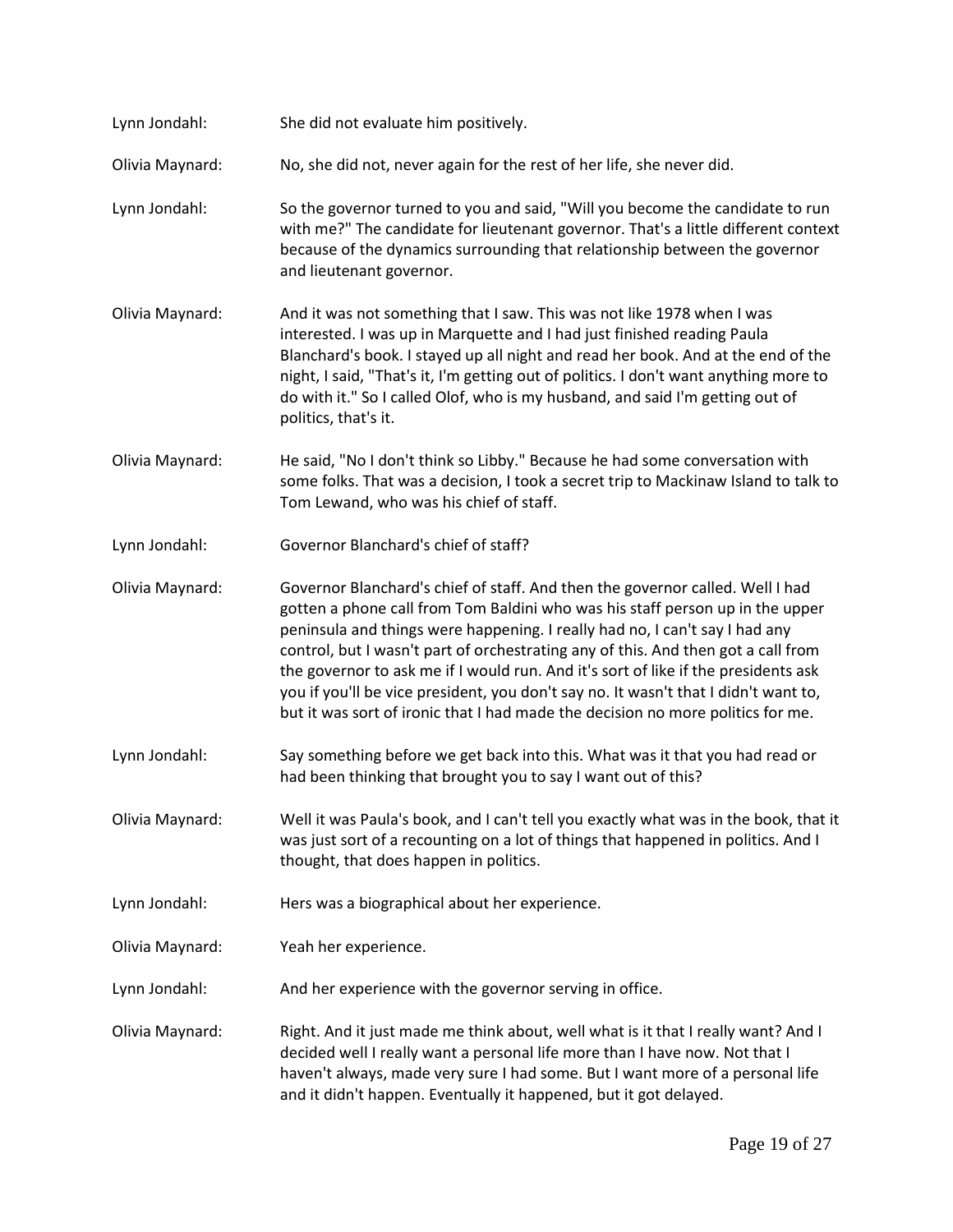| Lynn Jondahl:   | But you caved in. What do you think persuaded you?                                                                                                                                                                                                                                                                                                                                                                                                                                                                                                                                                                                                                                                                                                                                                                                                                                                                                  |
|-----------------|-------------------------------------------------------------------------------------------------------------------------------------------------------------------------------------------------------------------------------------------------------------------------------------------------------------------------------------------------------------------------------------------------------------------------------------------------------------------------------------------------------------------------------------------------------------------------------------------------------------------------------------------------------------------------------------------------------------------------------------------------------------------------------------------------------------------------------------------------------------------------------------------------------------------------------------|
| Olivia Maynard: | It's just if someone says you're what we need, I want to do it. And Jim had said, I<br>may not fulfill out the whole four years, I may go to Washington, just think you<br>would get a chance to be governor. Well that's pretty heavy stuff. And that<br>would have been exciting because they you get even more frustrations than you<br>have. But it would have been exciting. So I said yes. And again, I really enjoy<br>campaigning, but I don't ever intend to run for something like that again<br>because it's no fun to keep running and losing. And we lost. We weren't<br>expected to lose. And people say well it's because he dumped Martha Griffiths.<br>Nothing in the polling ever said that. Why we lost, I'm not sure. Where we lost,<br>you could say where we lost, but Coleman Young did not get his troops out, and<br>I suspect Coleman Young would probably be the most instrumental in that<br>happening. |
| Lynn Jondahl:   | When you agreed to run and throughout the campaign, you had every reason to<br>think that Governor Blanchard would win reelection over against Senator<br>Engler.                                                                                                                                                                                                                                                                                                                                                                                                                                                                                                                                                                                                                                                                                                                                                                   |
| Libby Maynard:  | Exactly. Absolutely. Absolutely. Right. Up until the last 10 days, it was there.                                                                                                                                                                                                                                                                                                                                                                                                                                                                                                                                                                                                                                                                                                                                                                                                                                                    |
| Lynn Jondahl:   | Did you see a time in that last 10 days when, at least in your mind, this was<br>looking now more like a possible loss?                                                                                                                                                                                                                                                                                                                                                                                                                                                                                                                                                                                                                                                                                                                                                                                                             |
| Libby Maynard:  | Well, it's hard to say, because I would get what the polling, because they were<br>doing tracking polling, and things were beginning to move, so that's what<br>Yeah. Yeah.                                                                                                                                                                                                                                                                                                                                                                                                                                                                                                                                                                                                                                                                                                                                                         |
| Lynn Jondahl:   | That might have been a harder loss than even the '78 run, because that was<br>more precarious.                                                                                                                                                                                                                                                                                                                                                                                                                                                                                                                                                                                                                                                                                                                                                                                                                                      |
| Libby Maynard:  | That was hard. That was harder. Yeah, it was. It was. Yeah. Right. We all stayed<br>up. We were down in Detroit. We stayed up all night, and then Ollie and I<br>headed up to the Upper Peninsula.                                                                                                                                                                                                                                                                                                                                                                                                                                                                                                                                                                                                                                                                                                                                  |
| Lynn Jondahl:   | Right. Yeah. You really didn't know until the next day, the outcome of that.                                                                                                                                                                                                                                                                                                                                                                                                                                                                                                                                                                                                                                                                                                                                                                                                                                                        |
| Libby Maynard:  | No, because Detroit comes in last, and Rick Wiener was part of that campaign,<br>and he had said the numbers just aren't there.                                                                                                                                                                                                                                                                                                                                                                                                                                                                                                                                                                                                                                                                                                                                                                                                     |
| Lynn Jondahl:   | The campaign itself, was it different in terms of what you did, you as a<br>candidate, Libby Maynard, from the '78 campaign? Was it pretty much the same<br>kind of campaign? Did you have different responsibilities? Was there any<br>difference for a woman running in '90 than in '78?                                                                                                                                                                                                                                                                                                                                                                                                                                                                                                                                                                                                                                          |
| Libby Maynard:  | Much worse. I never ran into like the gentleman from Jackson County saying, "A<br>woman running for lieutenant governor?" It was perfectly normal. People were                                                                                                                                                                                                                                                                                                                                                                                                                                                                                                                                                                                                                                                                                                                                                                      |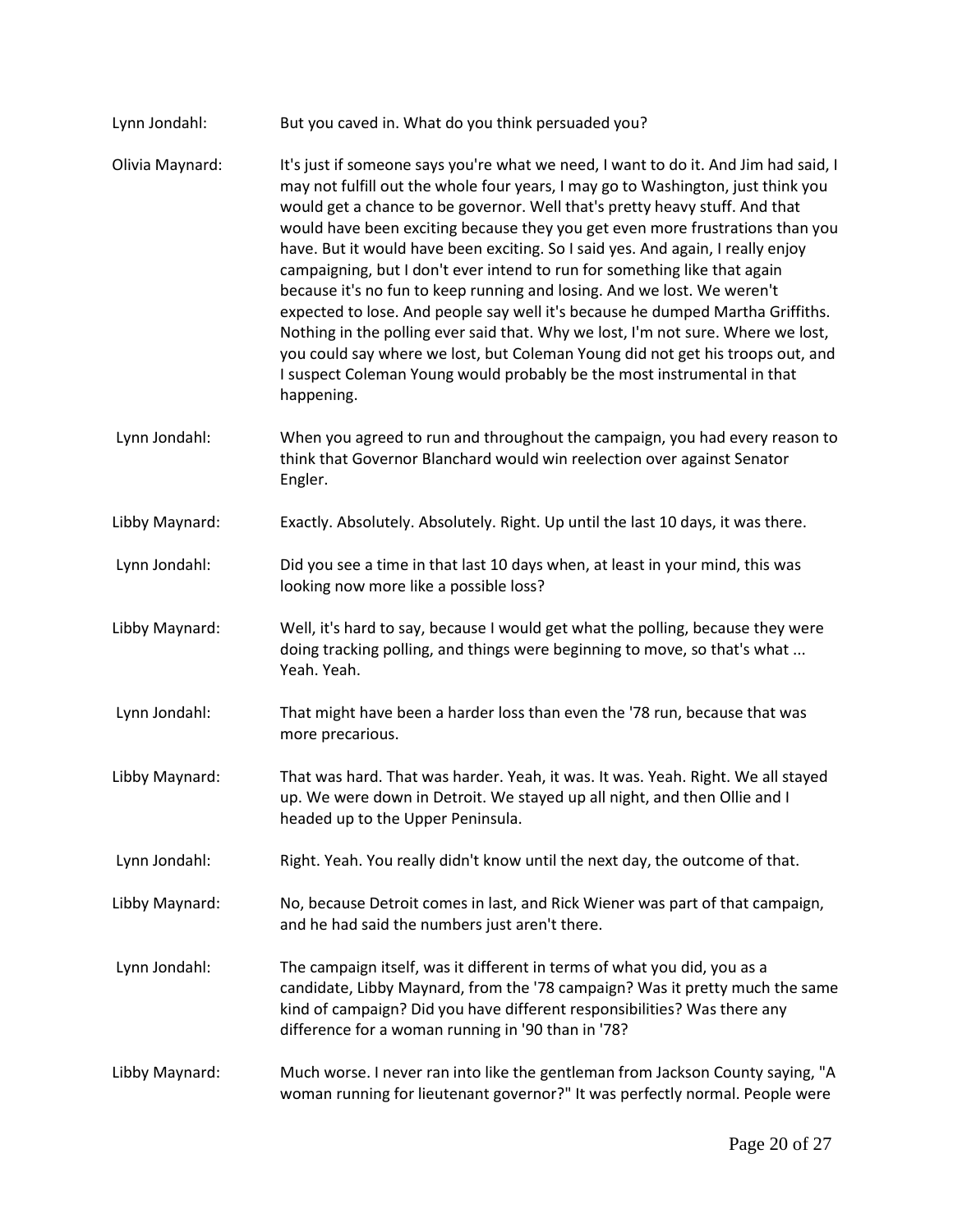accepting, and you really campaigned everywhere. A few times, the governor sent me into places he didn't want to go. Those weren't always pleasant, but you grit your teeth and go, right?

- [Lynn Jondahl:](https://www.rev.com/transcript-editor/Edit?token=qtgq5DLcwi5E-_zk4IkEL2NTULftSMC8hwlRX5AFxARbbEmmTrgiYNLn-dNKDuUotY287fEngTUzSaoEx8os96psvhI&loadFrom=DocumentSpeakerNameDeeplink&ts=139.1) That goes with the job.
- [Libby Maynard:](https://www.rev.com/transcript-editor/Edit?token=WrL-AAQH6craARGZhgJAirmLWO38U8RfqA7fZ59RHlXi4xz_9ETdablH38XnjuDYyrFh1wBUiMHSl2uRicddi_T2mg4&loadFrom=DocumentSpeakerNameDeeplink&ts=139.78) That goes with the job. Right, right. Again, I like the people in this state. Losing isn't the best. You learn a lot, but it's not the best thing to go after all the time.
- [Lynn Jondahl:](https://www.rev.com/transcript-editor/Edit?token=yeMCsQTvgXWxJS0uha-a93HKTt85le0enkidJ8T-g25lKDtM11ZFz_Dfnd5a9goj1f_6I9TK8CYUArwNnpJy3uDY28k&loadFrom=DocumentSpeakerNameDeeplink&ts=157.79) Is it fair to say it was easier as a woman to be a candidate in '90 than it was in '78?
- [Libby Maynard:](https://www.rev.com/transcript-editor/Edit?token=s6a7VMQGN0T0AZohRG4KrnhvWLarScoUK9eQ_tS93yykFd8HVOFH0JgaMB9bs--SL8mMgr9yGDnb7BI3thMw20j7E5M&loadFrom=DocumentSpeakerNameDeeplink&ts=160.59) Absolutely. Absolutely. Absolutely, because a lot of women then had run and won. There are more women running for things like school boards and judges and things like that, so much more acceptable. We'd had Martha Griffith in there. There was a woman running, Connie Binsfeld was running on the Republican ticket. There were plenty of women around who were running.
- [Lynn Jondahl:](https://www.rev.com/transcript-editor/Edit?token=52aL1dVy__XpYNqzDSO8lCFMyxq-h3bhekzLiR45dffloLkgjxsOJME7K3e6rsr7DNYD-L5liS4GmiSNYS-YxynbWBc&loadFrom=DocumentSpeakerNameDeeplink&ts=183.32) I wanted to ask you about that. Connie Binsfeld. Senator Engler ran as the Republican challenger to Governor Blanchard, and he chose a colleague from the Senate, Connie Binsfeld. Did you sense that was because Governor Blanchard had chosen a woman? Was it part of the political necessity at that point?
- [Libby Maynard:](https://www.rev.com/transcript-editor/Edit?token=ilIrlzxSJ7ZkHsQsw66qdzrkdL6RazuCjqR7znXDrnX2OGbBW5fJm7-pLPbf5agTEXgi2aSbCFvAqMnbwvA4zwO2QIQ&loadFrom=DocumentSpeakerNameDeeplink&ts=211.29) I think so. Yeah. I think so. I think it's almost gotten to the point, in Michigan and a lot of other states, is that if you have a woman at the top of the ticket, you better run a man as the lieutenant governor candidate, and vice versa.
- [Lynn Jondahl:](https://www.rev.com/transcript-editor/Edit?token=2TL_hI9qcERyNGwc6REZguKjGsfWoJQCZvcTUU_EFg62h2DHRpqgUbPmJySnofcBk8h9z3QaGsVCZu4F_7z-KmN3lSM&loadFrom=DocumentSpeakerNameDeeplink&ts=226.02) Right.
- [Libby Maynard:](https://www.rev.com/transcript-editor/Edit?token=r_qchSeajGO550_KacztPYUlL5TduudzqZb1zYFU9rTExkgr81ap-xIP_Owzz6-RtQC_d4GbYIepLTKMNr0F7pDTuBA&loadFrom=DocumentSpeakerNameDeeplink&ts=226.55) Which is great. It's one way to make progress. Soon maybe we'll even be more diverse than that and won't have to think about it.
- [Lynn Jondahl:](https://www.rev.com/transcript-editor/Edit?token=Mq66oMdhiBo99LBRDMzJF1DCK1Ki7k1rmyOzPtDrrCR_-qNPbbxa2k6aokRNwzTWTos3WWQAPQjrKAk1_zj2petUgH0&loadFrom=DocumentSpeakerNameDeeplink&ts=235.6) Close race in that instance. You had some surprise at the end. What then did you do following that 1990 race? Did you revert to where you'd been before you were asked to run and say, "Now I'm going to go home?"
- [Libby Maynard:](https://www.rev.com/transcript-editor/Edit?token=gtfVaxeswG2UvVizaIKGixSUrWpYoQiSns88cyLI-P-eUCW7Njg0MplGl4Mh7G9Unv4_yjpMtG5aFWsMkcxXa93M0yg&loadFrom=DocumentSpeakerNameDeeplink&ts=257.09) Yeah, I did sort of, I did several things. I did a lot of teaching. As I said, I'd never taught, but I had an area of expertise, which was gerontology, so I taught at Lansing Community College, and I taught at the University of Michigan School of Social Work, and MSU School of Social Work.
- [Libby Maynard:](https://www.rev.com/transcript-editor/Edit?token=lNIZuxbzxwfUFBxkN2BJNNxaX4H-uQ2oae_1Xbr3TDlsvtbuKeZkNjCI8Xps7ZxhBmoGLNJaI41Hu8uRZroocUJcoaA&loadFrom=DocumentSpeakerNameDeeplink&ts=279.2) One of the things I've felt best about is, in one of the classes I taught at U of M, there was a man there who was a nontraditional student. He'd come back to get his MSW. He'd been in the business world. He was going to go into case work, because he figured that's what he should do. He took my class, because I can't teach a class and not talk about systems and change and everything. At the end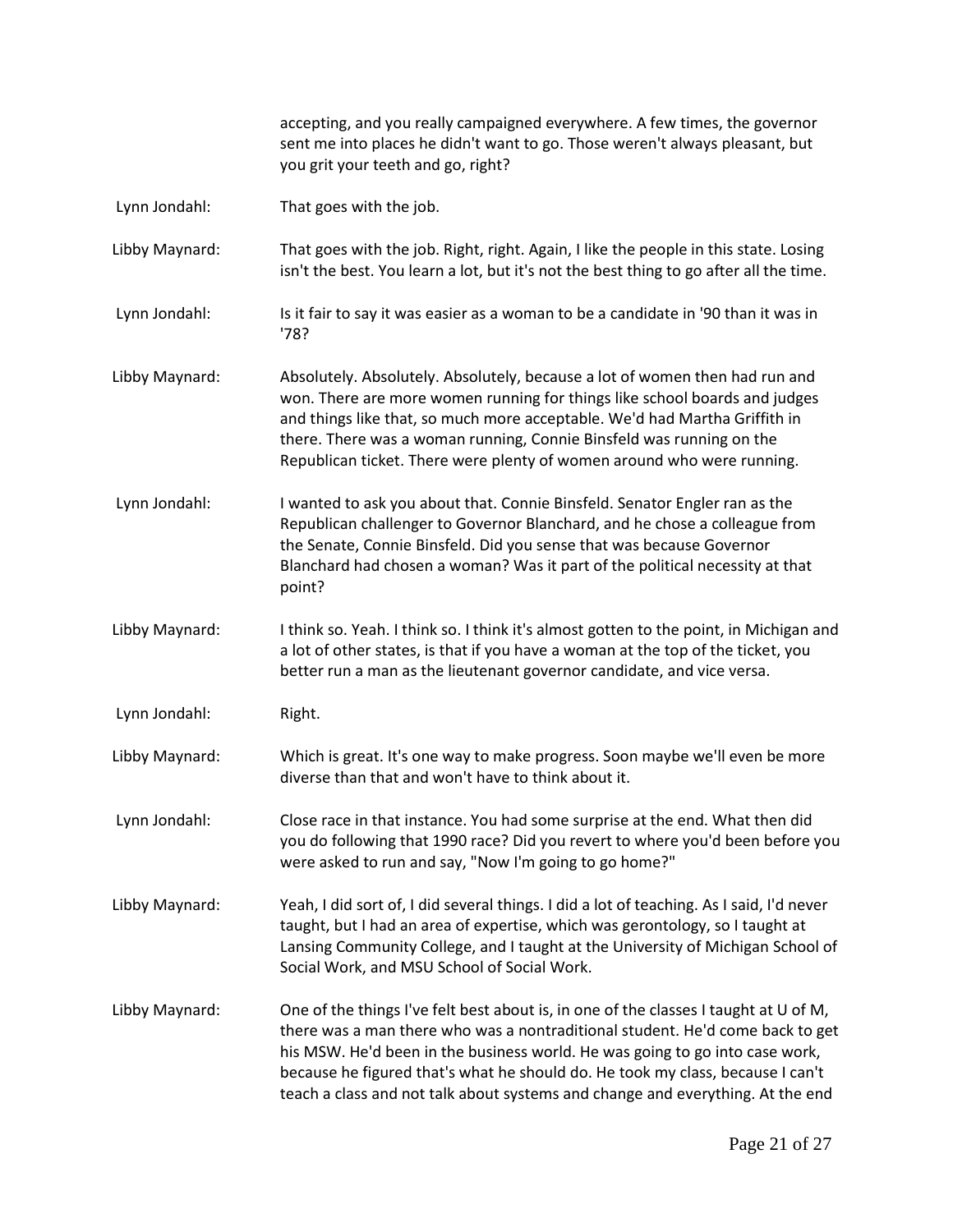|                | of the class, he came up and he said, "Well I may still go into case work, but I'm<br>certainly going to approach it in an entirely different way because of what we<br>talked about in class."                                                                                                                                                                                                                                                                                                                                                                                                                                                                                                                                                                                       |
|----------------|---------------------------------------------------------------------------------------------------------------------------------------------------------------------------------------------------------------------------------------------------------------------------------------------------------------------------------------------------------------------------------------------------------------------------------------------------------------------------------------------------------------------------------------------------------------------------------------------------------------------------------------------------------------------------------------------------------------------------------------------------------------------------------------|
| Libby Maynard: | I think that made me feel as good as anything, because that would be my<br>criticism of social workers. They think they can just handle one little individual,<br>and they don't understand everything that impacts what they're doing.                                                                                                                                                                                                                                                                                                                                                                                                                                                                                                                                               |
| Lynn Jondahl:  | Well, help me understand. What is it your message is in that classroom and<br>from your experience? We certainly understand social work from the<br>perspective of feeding the hungry, and getting healthcare to the needy, and so<br>on. You're wanting to add something to that.                                                                                                                                                                                                                                                                                                                                                                                                                                                                                                    |
| Libby Maynard: | Yes and no. Jane Hull, who, you know, Hull House in Chicago, she was not just<br>into feeding the hungry. She was also in looking at what was going on in the city<br>of Chicago that was causing this. She was looking at what are the social<br>constraints that are out there. What's going on, and how do I change that?                                                                                                                                                                                                                                                                                                                                                                                                                                                          |
| Libby Maynard: | What I say to the students that I teach, and unfortunately today a lot of<br>students who go to social work school, they go into case work or group work, or<br>they'll do individual counseling, because they can get third party reimbursement<br>there. They think that if they can learn all about the psychology of intervention<br>for an individual, then they can wear those blinders and not realize that what<br>the legislature does, what laws are passed, what's going on in their city council<br>makes a difference on their individual clients. All I say is, learn your material for<br>your area, but understand there's a bigger world out there that you need to<br>think about, and if you can have an impact on, make that impact. That's all I say<br>to them. |
| Lynn Jondahl:  | It's interesting that you and our junior US senator, Debbie Stabenow, comes<br>from a background in social work as well.                                                                                                                                                                                                                                                                                                                                                                                                                                                                                                                                                                                                                                                              |
| Libby Maynard: | Right.                                                                                                                                                                                                                                                                                                                                                                                                                                                                                                                                                                                                                                                                                                                                                                                |
| Lynn Jondahl:  | Do you think that uniquely prepares someone for political office?                                                                                                                                                                                                                                                                                                                                                                                                                                                                                                                                                                                                                                                                                                                     |
| Libby Maynard: | As well as the ministry. I think the better legislators are the people who have<br>thought about it in other than in just in terms of power.                                                                                                                                                                                                                                                                                                                                                                                                                                                                                                                                                                                                                                          |
| Lynn Jondahl:  | Right.                                                                                                                                                                                                                                                                                                                                                                                                                                                                                                                                                                                                                                                                                                                                                                                |
| Libby Maynard: | But there are school teachers that get elected. There were all kinds, so you can<br>own oil rigs and get elected president, so what do I say, right?                                                                                                                                                                                                                                                                                                                                                                                                                                                                                                                                                                                                                                  |
| Lynn Jondahl:  | You didn't go home for too long.                                                                                                                                                                                                                                                                                                                                                                                                                                                                                                                                                                                                                                                                                                                                                      |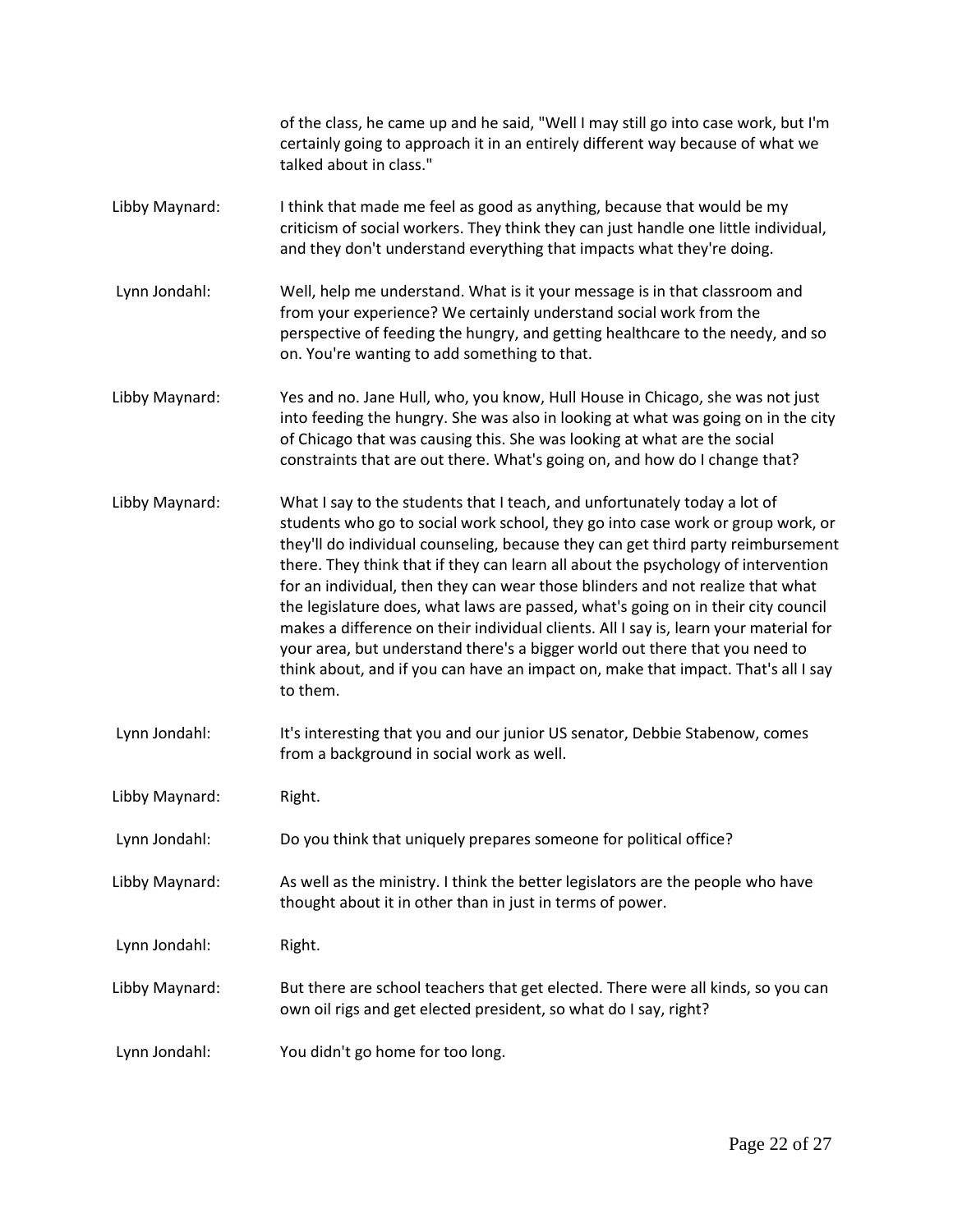[Libby Maynard:](https://www.rev.com/transcript-editor/Edit?token=DU1DBGe0tiG4dAK9y9Gsi2dJF4nd9pSZU6RJgPj2a6lo9QT0sfadSlnKmGe6rk8i_MFP7E3SeodgDviwMzhBnRn_-0Q&loadFrom=DocumentSpeakerNameDeeplink&ts=482.06) No, we did a couple other things. A group of us started a wonderful organization called the Michigan Prospect for Renewed Citizenship, of which you are the executive director, to look at state public policy issue and how government and citizens can work together to solve the problems that are here in the state of Michigan. It's a progressive think tank. We look at policy issues that impact the state of Michigan, like education or social justice or campaign finance reform. It's really why, when I think about it, it's really originally why I got into politics. [Lynn Jondahl:](https://www.rev.com/transcript-editor/Edit?token=udmBNB_za7NuK50A2WccjvbAwam0e3WWfsOTadYZmN0ZRufWC9_xyFIorGjdUemuGnnwuJKQb_M7GS2uDjqs1j4WNmI&loadFrom=DocumentSpeakerNameDeeplink&ts=520.13) And focus on issues. [Libby Maynard:](https://www.rev.com/transcript-editor/Edit?token=jhRxd6rwFYtfVDZNVUzylNhDFLKgiqN3JZ9_eFDeIxifQDetoeWTcJV5tVcDzBlEzEI_VdSI9ym9NaUDFlinqCAHQCA&loadFrom=DocumentSpeakerNameDeeplink&ts=521.23) To focus on issues, absolutely. We did that. Then in 1996, I ran as regent of the University of Michigan and was elected, and was reelected again last year. That's a wonderful challenge. Public higher education is under real stress today. I don't think the legislature really, or state governments all over the country, really appreciate the value of public higher education to the quality of life in this country. I think tough times are here for a while. [Libby Maynard:](https://www.rev.com/transcript-editor/Edit?token=pUsRol5cnJnGqF8nW2jg1IiJNM_sHjiR4Sdgu_j78zcda_O9lQ0NBdqpvwMbpwQfobEfNuEpTSx3B52MGG71P-QMyys&loadFrom=DocumentSpeakerNameDeeplink&ts=555.66) The other interesting thing is that I've learned how to work with seven other colleagues, sometimes well and sometimes not well. I really honor those of you who've worked in the legislative arena when it gets expanded by numbers, because you have eight different egos, and it's not always easy, but in the end it's a good group. [Lynn Jondahl:](https://www.rev.com/transcript-editor/Edit?token=RsD-5DOYf4wWv1tWwp9zLfleQZvmrM6kLRWc-hxS91IT-qFST6mRKMmNa7mstrNACrr1lgTJdRSPS9Jo8VfUxuKbr3A&loadFrom=DocumentSpeakerNameDeeplink&ts=582.25) Now you've spent this time in public education, on the board of regents, is this something that you thought about earlier as a possibility? Had you ever considered that in the midst of your other political activities? [Libby Maynard:](https://www.rev.com/transcript-editor/Edit?token=AUoqQiQ1aR_P4xvIRVq3UxBUceYmV9j8FAxo0-XkimzEqnwtlgldHs1u7tYblqXLVmha6_EHx7Q6OkSsv6sRmTETrTU&loadFrom=DocumentSpeakerNameDeeplink&ts=600.26) Back when one of my jobs was to go help find education candidates. [Lynn Jondahl:](https://www.rev.com/transcript-editor/Edit?token=LIdM2prw_G8xruYshDRHGM4yvQi4SnOtCpbqsCOqJPCgrC4pLieEAApoi0N8F0VZN_1LTuq1w1LU2Kbi_0DbRBo8tWg&loadFrom=DocumentSpeakerNameDeeplink&ts=607.75) When you chaired the party. [Libby Maynard:](https://www.rev.com/transcript-editor/Edit?token=mw8e1uDS18muyKGVE5pFIZSsLnuDvciVG7Yuk23SzBzr2cpSj1hwwwWEE1KmyLFoOjavOgJuPh9QOy3SgN1fpjEzldQ&loadFrom=DocumentSpeakerNameDeeplink&ts=608.02) Well actually more when I was vice chair. We only have vice chair and chair. You're looking for good education candidates, and as you know, they oftentimes, in the heat of a convention, don't end up being good education candidates. It's whatever balances the ticket. [Libby Maynard:](https://www.rev.com/transcript-editor/Edit?token=3ULZCy60-CLyX1hfl3D6ninSDUOavr8XQljEMf_Rxa_VOXxEP1xUkM7tTNWIcp4KbHrdO2hNq3m-Sh33qPfsSXK1N9Q&loadFrom=DocumentSpeakerNameDeeplink&ts=622) I understand that side of it, but in the back of my mind, I said, "Someday, when I have more time," because I think even though this is not a paid position, you know, you get paid with football tickets and basketball tickets and free parking, which isn't bad, but there is no pay involved and it's not full time. You do expend a lot of hours, so I wanted to do it when I could do a better job than just run in and run out. [Libby Maynard:](https://www.rev.com/transcript-editor/Edit?token=dWozg80ilO9f3RMNSp_80SaDiM0JuO3UK9UglKlpxMJXDxMIYLycWGKtmMxAMt66h-vxtxEEkhCJcJL5nHDhEGnp6Po&loadFrom=DocumentSpeakerNameDeeplink&ts=651.39) Yeah, it was in the back of my mind. I'd been asked before to do it. It wasn't until '96 that I decided the time had come. I'm glad. It's eight years, so you don't have to run, you don't have to campaign that often. That makes it a little more pleasant too.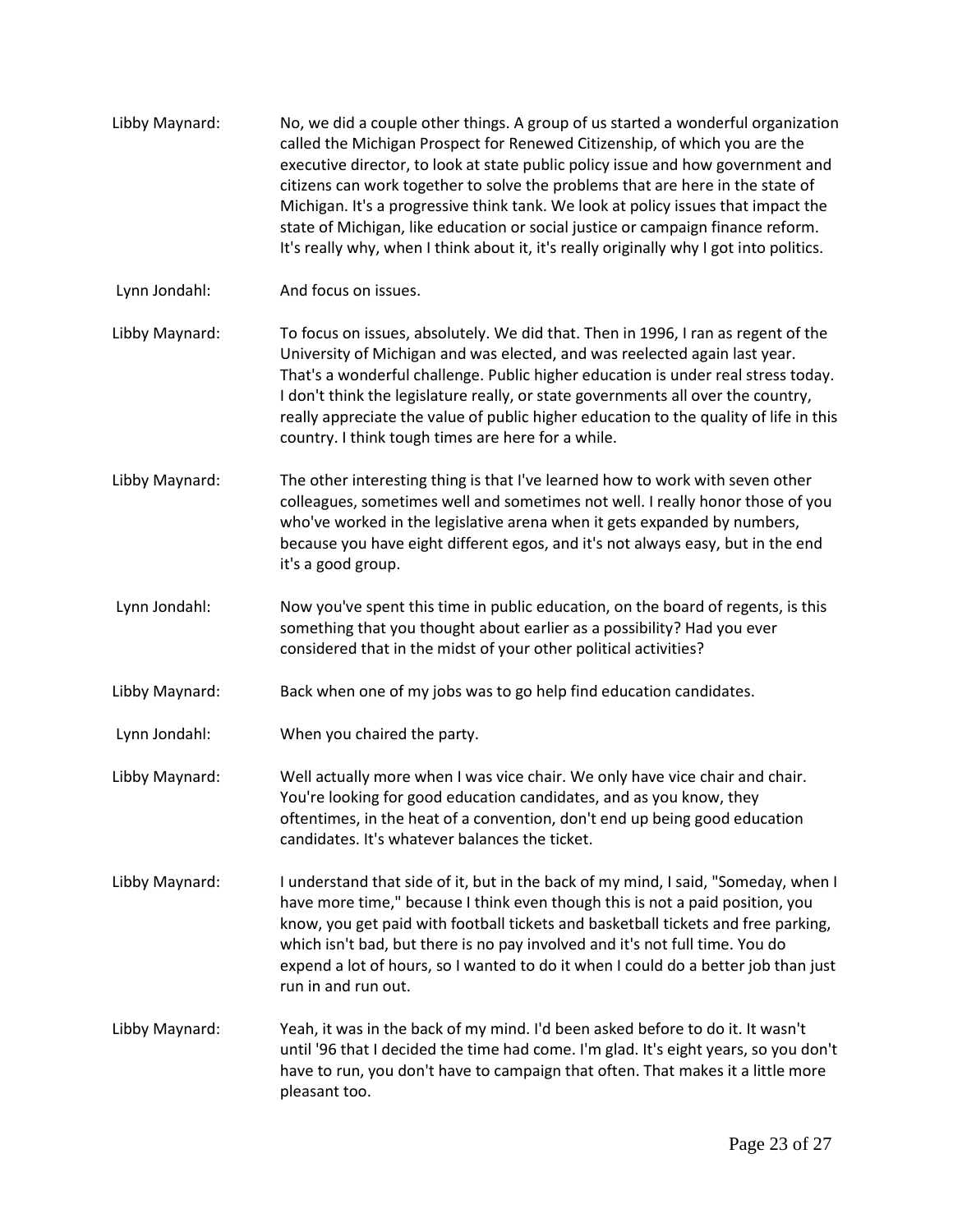[Lynn Jondahl:](https://www.rev.com/transcript-editor/Edit?token=J6gGvuCv3AD-i-r8iQNSL8h6Etp6lU9GrZc8mw2BYeElSNG4Af0WMwTQ9UY61XPj1XEPosGG1KlbW66J3hN0uTwVgTI&loadFrom=DocumentSpeakerNameDeeplink&ts=669.28) What do you say, Libby, to the young, particularly the young woman, but the young person who is maybe in one of your classes, or you encounter some other way who is looking at options? What do you say about politics to them? How do you reflect on that in terms of both an avocation as well as a vocation? [Libby Maynard:](https://www.rev.com/transcript-editor/Edit?token=egEQL7SI5AiBVK38D1sVQ2BfmaAxpVzgzzQSEiwrcOgho_yjv4en-nVxUCYQOrmYA_eCo0HmIYikhQac87VchqEGkjg&loadFrom=DocumentSpeakerNameDeeplink&ts=698.27) First of all, I would try to encourage them to do whatever they want to do that they care about with a passion. This sounds sort of, I don't know, hokey or something, but we do live in a democracy, and if we're going to make that democracy work, it's really important to impact those entities that do it, whether it's city council, or school board, or county board of commission, or drain commissioner, whatever it is, those are very important roles that that need to be played, and we should take them very seriously. [Libby Maynard:](https://www.rev.com/transcript-editor/Edit?token=qqSDGxnXJPYXv1Lml90zxkQbt5Dk4fPHdglg1ltz-4h-_sUjDhJRShOUe76jYVTQCuUPn6V6AtjsvtMY3c84W9EJE5g&loadFrom=DocumentSpeakerNameDeeplink&ts=734.49) For someone who doesn't feel like they want to run, just to be in there to support, to make that person more honest, to make sure the person that you think can do the job gets elected. I still go back to what that teacher, the exam she gave us, that existence of a nation is a daily plebiscite. That's really what it's all about. [Libby Maynard:](https://www.rev.com/transcript-editor/Edit?token=5sIvE60_-BV6nlJn8OrE1mhWtWz6oMIZbpFODiyzkXdR2f_YbdvrfgfiE5zJvXg5jsKdHKp4jfeDztxWHPD9Cll6kqQ&loadFrom=DocumentSpeakerNameDeeplink&ts=757.39) I keep telling myself I'm going to go up to a rock somewhere and meditate, but it hasn't happened yet. We'll see. I really do encourage them, because I think with all the nastiness, and that's one of the things I worry about today is there's so much nastiness, that I think it is an honorable profession if you choose to make it that way. [Lynn Jondahl:](https://www.rev.com/transcript-editor/Edit?token=smN1ttKC0s7nxc5M8Ryb_rGoJCCnvtLmm9gfnTTR1h2p-i0Ag0zyVlKgDZXjDviT1fbrwzDXTW-uHgGDSXUzmHN6Cec&loadFrom=DocumentSpeakerNameDeeplink&ts=776.9) Yeah. As we look at politics over a number of decades now, and you've lived in the midst of it, how do you evaluate what we are today experiencing? Does it seem more divisive? Are you seeing a different, not only the role of women, but is politics done differently? Does it feel different today? [Libby Maynard:](https://www.rev.com/transcript-editor/Edit?token=Yyh5q3_VfDIXP2UONp0RQExGFj7c6Kw-NilWk9Db0vDWrL8zYuuqq1YnByEKpLX1xgz3SG72tKUxXrdoxLNVVap6Pew&loadFrom=DocumentSpeakerNameDeeplink&ts=805.4) There is a lot, I think, more nastiness than there was when I first got started in the party. I know when I first got started in Michigan, there was a sense of civility between the Republicans and the Democrats. Today you don't see that. You see each one is trying to, these are the organizational people, each one is trying to make the other one into a nasty person. [Libby Maynard:](https://www.rev.com/transcript-editor/Edit?token=xSjaWWF7aIP6KbnhYor-F9VLNRqqgnmJtdkzptJjjqr--l2X8khWqFeKPFpQLKp9vcjq6kHOVpSNKq5cjU3Q7VYmdc4&loadFrom=DocumentSpeakerNameDeeplink&ts=833.42) I think there's, unfortunately, too much of that, but you can't just step back and say, "Unfortunately, there's too much of that," so I would encourage the young men and young women I talk to to get involved and make a difference, and not go in there. You don't see Senator Levin and Senator Stabenow into that nastiness. We do have elected people, and my former state representative, Jack Minore, is not one of those in your face, nasty kind of people. Everybody isn't that way, but there does seem to be a lack of appreciation for the other person's differing point of view. [Libby Maynard:](https://www.rev.com/transcript-editor/Edit?token=2eADJ5zjeBswPZoyJXbSUK58d3FWiLIchlmKw4i2j3tKO3X8JJLmddwnM7_OWVoyHrCquixxeSnhEuqECofEgZ1FHW8&loadFrom=DocumentSpeakerNameDeeplink&ts=876.01) This whole fight over the filibuster was just a lot of in your face kind of posturing. That doesn't bode well. When people can't reason together, even if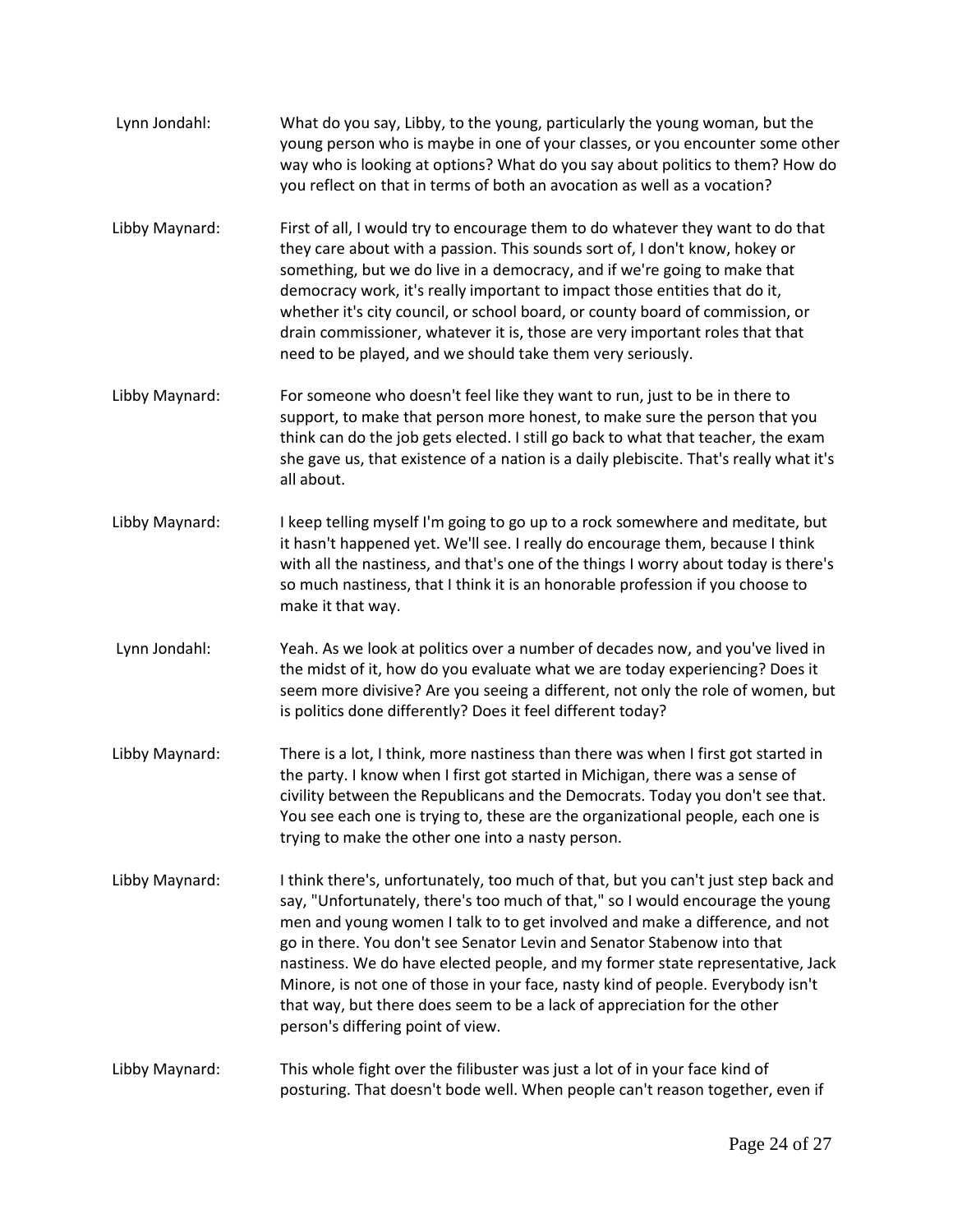they disagree, I think it does not bode well. That does worry me, but that's all the more reason for young people to get involved and say, "Enough's enough. We can do it in a more civil way."

- [Lynn Jondahl:](https://www.rev.com/transcript-editor/Edit?token=64_x8gj3Vr_cZw1cmd9k4C_pvWd-18eF_B6Y3jrzpx_5XVlwfzi_EBbNqxFFQqOC__a_IML6aclmOpU_gAqNKJShGQ4&loadFrom=DocumentSpeakerNameDeeplink&ts=901.84) Do you reflect on why that's the case today? What has caused that kind of change, the sharper edges, the more abrasiveness?
- [Libby Maynard:](https://www.rev.com/transcript-editor/Edit?token=HRqHqEV-WP3N6uuMk6v9bQw6YvzwjkFE3TNnQmM3-kPKh_PLTM4fBhW20u2z7jVEqUKJo33cnH6W_yFkaS-b65VSnhM&loadFrom=DocumentSpeakerNameDeeplink&ts=913.71) Well, I've thought about it, and I'm not sure I have an answer. I do know that people have found that if they're nasty in campaigns sometimes and negative against the person they're running against, that they're more likely to win. Even though citizens say they don't like it.
- [Lynn Jondahl:](https://www.rev.com/transcript-editor/Edit?token=2BH96t6uRqxJleLv2dQcZOOwvB0gHmhx2pv94CIJj59adojkC4bZd4Jg3bNWGKQIHXSQMk9tRrMrHjOSYSipIUFGimk&loadFrom=DocumentSpeakerNameDeeplink&ts=929.87) The pollsters say it works.

[Libby Maynard:](https://www.rev.com/transcript-editor/Edit?token=68de7x2UxeavJkw20Snqi-1qgfQ84YljXn7Ak_1NJmsgGaU3_bTG3TGZ3JyvUKeZF6mXMRuDGa-POxOaMDEswpzjRK8&loadFrom=DocumentSpeakerNameDeeplink&ts=932.08) It works, so maybe that gets carried into elective office. There's something, maybe we're in an era where we think we can do things alone. We've forgotten that we need to work together as communities to make a difference. I'm not a sociologist, so I'm not sure I really know the causes of it, but I have watched it evolve, and I've watched this country in terms of its ideals sort of split where we used to. I know US senator Al Simpson, who is Republican out of Wyoming, said he got out because he could no longer tolerate the desire on his party, the Republican Party, to be winners and to win 100% of the time, that they didn't understand anymore the art of compromise and give and take.

- [Libby Maynard:](https://www.rev.com/transcript-editor/Edit?token=mit00WxwQES3MombpbhnNaydr6IDyi9ETY6Eixc2g0miBk83qKBAUGDbg-hyaSoJZG9kUctup5HcanIi6rOPkaxOmCU&loadFrom=DocumentSpeakerNameDeeplink&ts=984.36) I don't want to blame that just on one party. It's easier as a Democrat to do that, but you see a lot more of that. I would hope that as the young people get involved, they'll say, "No, we're not going to work that way. We're going to go back to the concept that we work together, and that's how we make progress, not by screaming at each other, and being nasty to each other."
- [Lynn Jondahl:](https://www.rev.com/transcript-editor/Edit?token=wTJIbvjbSzrxLbc4cR5RJqvyVgg4tKhl9A7WAEsHFeqj2UErMUnrQJHjk7NIHJ_IJyQmwpfQPEvZUj10Wc5pwpq9lBs&loadFrom=DocumentSpeakerNameDeeplink&ts=1011.61) How many governors have you, have been in Michigan during your activism.
- [Libby Maynard:](https://www.rev.com/transcript-editor/Edit?token=GgkVJPWqQVu39f1HORDAhOUY9LJq407FabC_hgoQeK9VL86hsK9vCbXx0ZQbEMxa6p6-zkNOQhTKlJIQXEGcYxKaXBo&loadFrom=DocumentSpeakerNameDeeplink&ts=1020.64) Well, there was Governor Romney, Governor Swainson. Who came after Swainson? Milliken, and then Blanchard, and then Engler. Governor Engler, for me, was a symbol of the nastiness. I realize you shouldn't speak that way about a governor, but I found him a very, I think I even coined the phrase mean spirited governor. That was the way he functioned, was power.
- [Libby Maynard:](https://www.rev.com/transcript-editor/Edit?token=3h9QI7bWXRuML7BaEfrBNZdGanv7kkIiM9HggW1FNRED-fzmRoemaRi0dB5lN8URx4k2S7Yn9hqvbFNMpyqU3BFUHIs&loadFrom=DocumentSpeakerNameDeeplink&ts=1051.35) You can win in the short term that way, but I think in the long term everybody loses. I think some of the problems that Governor Granholm is dealing with today is some of the kinds of things that Governor Engler did when he was governor. He won temporarily, but in the end, we're all losing.
- [Lynn Jondahl:](https://www.rev.com/transcript-editor/Edit?token=_2M0CZ1oCus3WahtpENnc0mBbS3krfj51ts48HGsYDKl-BogCWzVAPyFe8LY5al2cuFkmAcfJPbl050XnXd5X8305pk&loadFrom=DocumentSpeakerNameDeeplink&ts=1070.96) Can you compare and contrast his style with Swainson or Romney?

[Libby Maynard:](https://www.rev.com/transcript-editor/Edit?token=AwzyPdeniF0nphpK2wjfc0QsuN7symlrqsEXPaNx3eXQ0xi6DtfSiCqo0NDWgCpd3jX7JAnmX_JDXx_pkd2PdVwjlHs&loadFrom=DocumentSpeakerNameDeeplink&ts=1078.31) Well, Milliken more.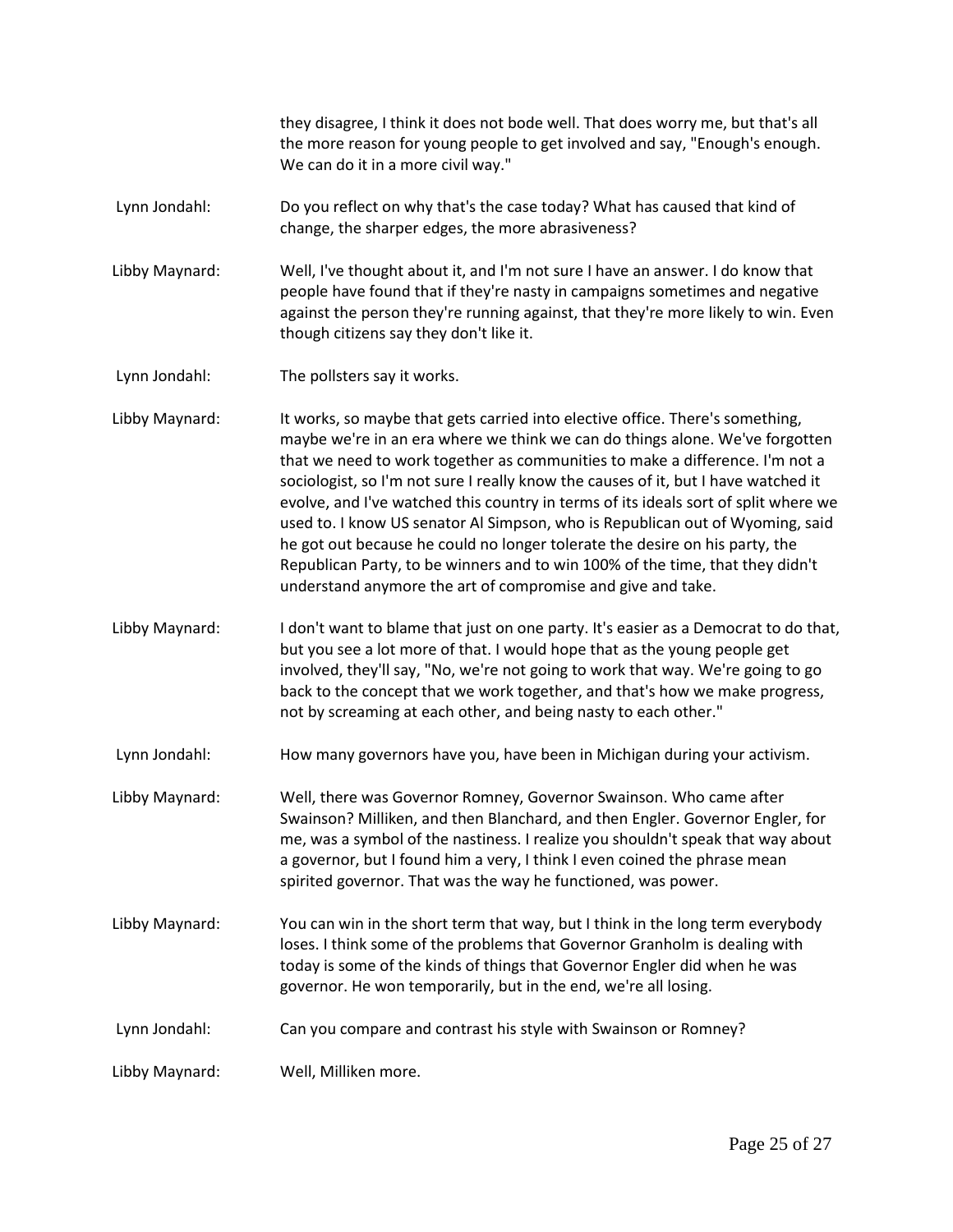| Lynn Jondahl:  | Milliken. I'm sorry.                                                                                                                                                                                                                                                                                                                                                                                                                                                                                                                    |
|----------------|-----------------------------------------------------------------------------------------------------------------------------------------------------------------------------------------------------------------------------------------------------------------------------------------------------------------------------------------------------------------------------------------------------------------------------------------------------------------------------------------------------------------------------------------|
| Libby Maynard: | Milliken was someone that reached out to people that he didn't agree with and<br>tried to convince them. You, Lynn, were probably in the legislature when he was<br>there, but my sense was he was more a way to figure out how he could get<br>everybody to agree and then move on. Although he was not adverse to, if he<br>had the votes and he thought something was right, to moving on, but he wasn't<br>one like Governor Engler that said, "This is the way it's going to be, and I don't<br>want any argument, and that's it." |
| Lynn Jondahl:  | It is interesting to reflect on governor Milliken, because at the time, or for a<br>period of his service, he served with a very strong and active Democratic House<br>and speaker.                                                                                                                                                                                                                                                                                                                                                     |
| Libby Maynard: | Right, with a strong speaker. Right.                                                                                                                                                                                                                                                                                                                                                                                                                                                                                                    |
| Lynn Jondahl:  | He certainly had to deal with, but they were willing to deal with each other.                                                                                                                                                                                                                                                                                                                                                                                                                                                           |
| Libby Maynard: | The Democrats were willing to deal, and he was willing to deal, so it was a<br>dialogue.                                                                                                                                                                                                                                                                                                                                                                                                                                                |
| Lynn Jondahl:  | But in the current Granholm relationship, Governor Granholm with the<br>legislature, that willingness to sit down and work out the problem it doesn't<br>seem to be as apparent.                                                                                                                                                                                                                                                                                                                                                        |
| Libby Maynard: | Right. Yeah, and in this instance, I would say that most of the time I watch the<br>Governor willingness to offer something and then talk about it, with the<br>Republican leadership saying, "No, it's not going to be that way." There are<br>some occasions when they have actually worked on things together, but that's<br>true. Each body is different than it was in Milliken's years.                                                                                                                                           |
| Lynn Jondahl:  | It'd be interesting to look at those two, because Milliken had a Democratic both<br>House and Senate during the period of his term.                                                                                                                                                                                                                                                                                                                                                                                                     |
| Libby Maynard: | And he worked                                                                                                                                                                                                                                                                                                                                                                                                                                                                                                                           |
| Lynn Jondahl:  | and contrast it with Granholm.                                                                                                                                                                                                                                                                                                                                                                                                                                                                                                          |
| Libby Maynard: | Right. Blanchard had, at one time, Democrats in both House and Senate, and<br>then he lost control of the Senate. Then it became more difficult for him, but I<br>didn't ever have the sense in any of those governors until the one before this<br>one where the question of power was what it was all about. That was very<br>troubling to me. That's what I see in Washington going on today is that it's not<br>about policy. Well, it is about policy, but it's about power first.                                                 |
| Lynn Jondahl:  | Control.                                                                                                                                                                                                                                                                                                                                                                                                                                                                                                                                |